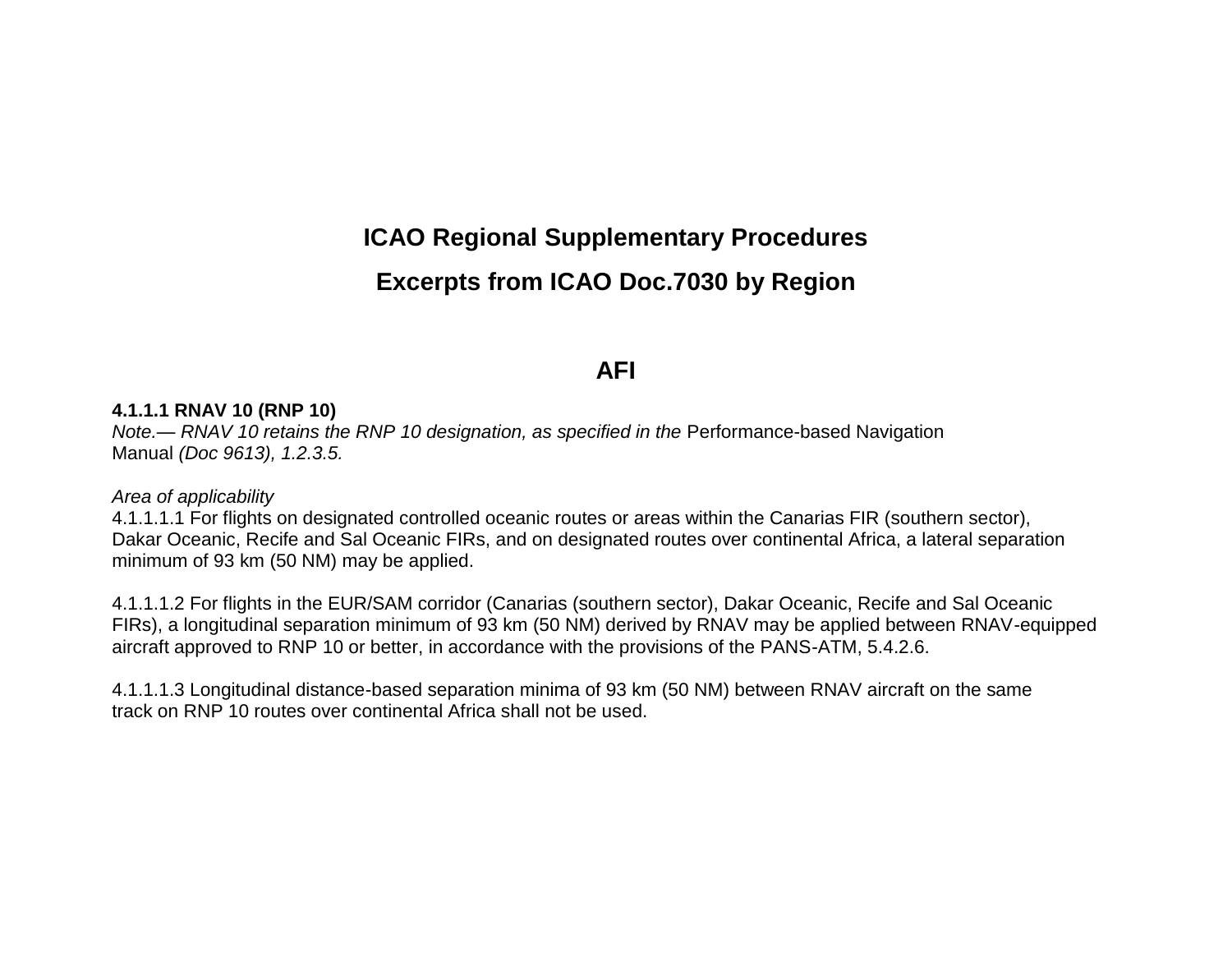4.1.1.1.4 For application of 4.1.1.1.1 and 4.1.1.1.2, the aircraft and the operator must have been approved by the State of Registry or the State of the Operator, as appropriate, to meet the following requirements (or equivalent): a) aircraft are approved to RNP 10 in accordance with provisions contained in the *Performance-based Navigation Manual* (Doc 9613); and

b) operator programmes shall be established to mitigate the occurrence of large navigational errors due to equipment malfunction or operational error:

1) operator in-flight operating drills shall include mandatory navigation cross-checking procedures to identify navigation errors in sufficient time to prevent aircraft from inadvertent deviation from an ATC-cleared route; and

2) the operator shall establish programmes to provide for the continued airworthiness of aircraft navigation systems necessary to navigate to the degree of accuracy required.

*Note.— Detailed guidance material on RNP is contained in the Performance-based Navigation (PBN)* Manual *(Doc 9613)*.

## **4.1.1.2 RNAV 5**

*Area of applicability*

4.1.1.2.1 The requirements included in the RNAV 5 specification for en-route operations shall apply to all such operations conducted under IFR on designated RNAV 5 routes within the following FIRs as specified in the relevant State AIP or NOTAM:

Sana'a FIR.

## *Means of compliance*

4.1.1.2.2 Conformance to the navigation requirement shall be verified by the State of Registry or the State of the Operator, as appropriate.

*Note.— Guidance material concerning RNAV 5 implementation and the associated navigation specification is contained in the Performance-based Navigation (PBN) Manual (Doc 9613).*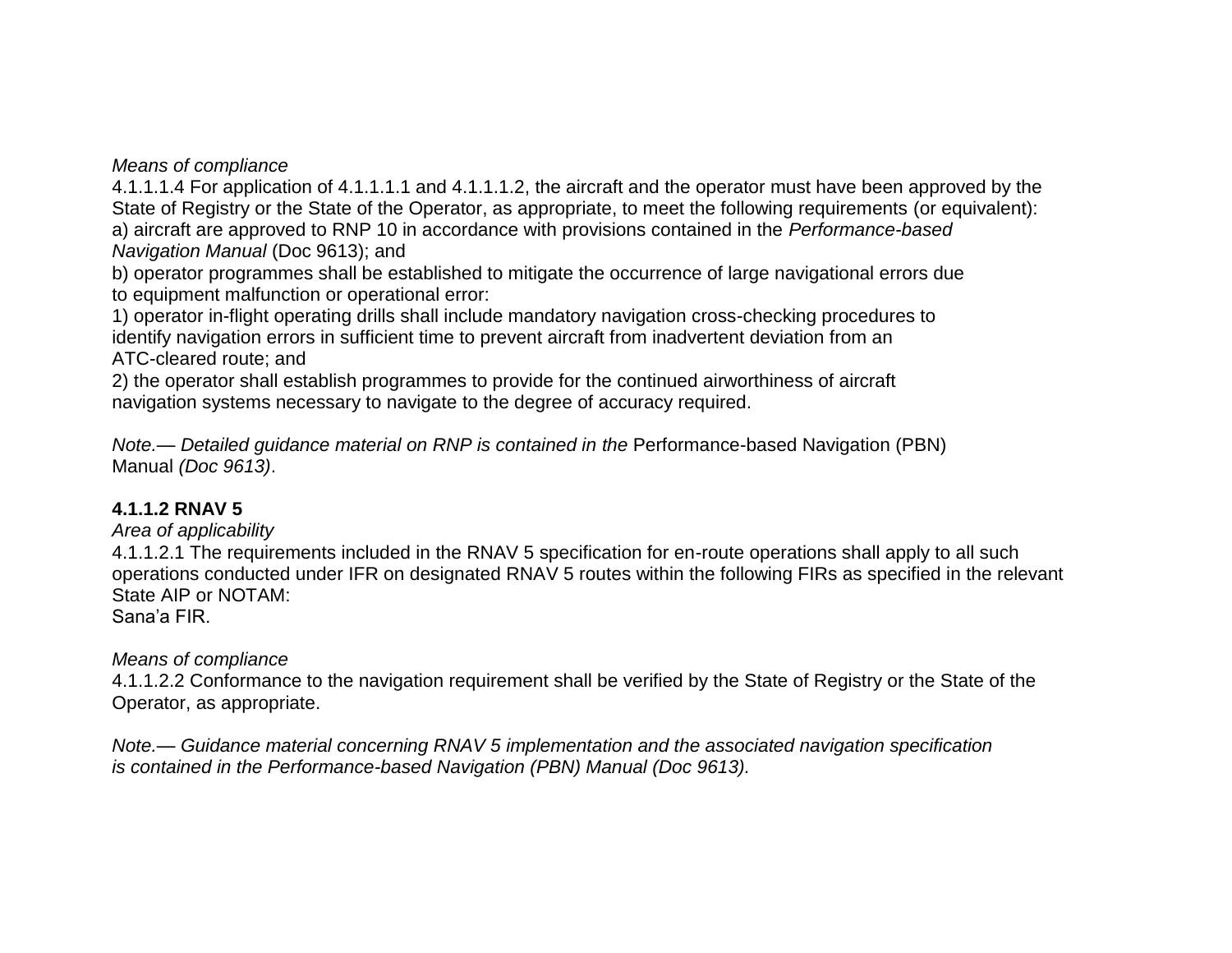# **CAR**

#### **4.1.1.1 RNAV 10 (RNP 10)**

*Note.— RNAV 10 retains the RNP 10 designation, as specified in the Performance-based Navigation (PBN)* Manual (Doc 9613)*, 1.2.3.5.*

#### *Area of applicability*

4.1.1.1.1 A lateral separation minimum of 93 km (50 NM) may be applied between flights operating on oceanic routes or areas:

a) within the control areas of the San Juan FIR, Miami Oceanic FIR; Houston Oceanic FIR, the oceanic portion of the Gulf of Mexico in the Mexico FIR; the West Atlantic Route System (WATRS); and b) outside WATRS within the control area of the New York Oceanic FIR, except minimum lateral separation between aircraft transitioning from airspace in the New York Oceanic FIR/CTA to MNPS airspace shall be 110 km (60 NM).

*Note 1.— The WATRS area is defined as beginning at a point 27°00'N/77°00'W direct to 20°00'N/67°00'W direct to 18°00'N/62°00'W direct to 18°00'N/60°00'W direct to 38°30'N/60°00'W direct to 38°30'N/69°15'W, thence counterclockwise along the New York Oceanic control area/FIR boundary to the Miami Oceanic control area/FIR boundary,*

*thence southbound along the Miami Oceanic control area/FIR boundary to the point of beginning.*

*Note 2.— The NAT MNPS are set forth in NAT SUPPS, 4.1.1.5. NAT MNPS airspace is identified in NAT SUPPS, 4.1.1.1.5.1.*

#### *Means of compliance*

4.1.1.1.2 For application of 4.1.1.1.1, operators and civil aviation authorities must follow the provisions listed below.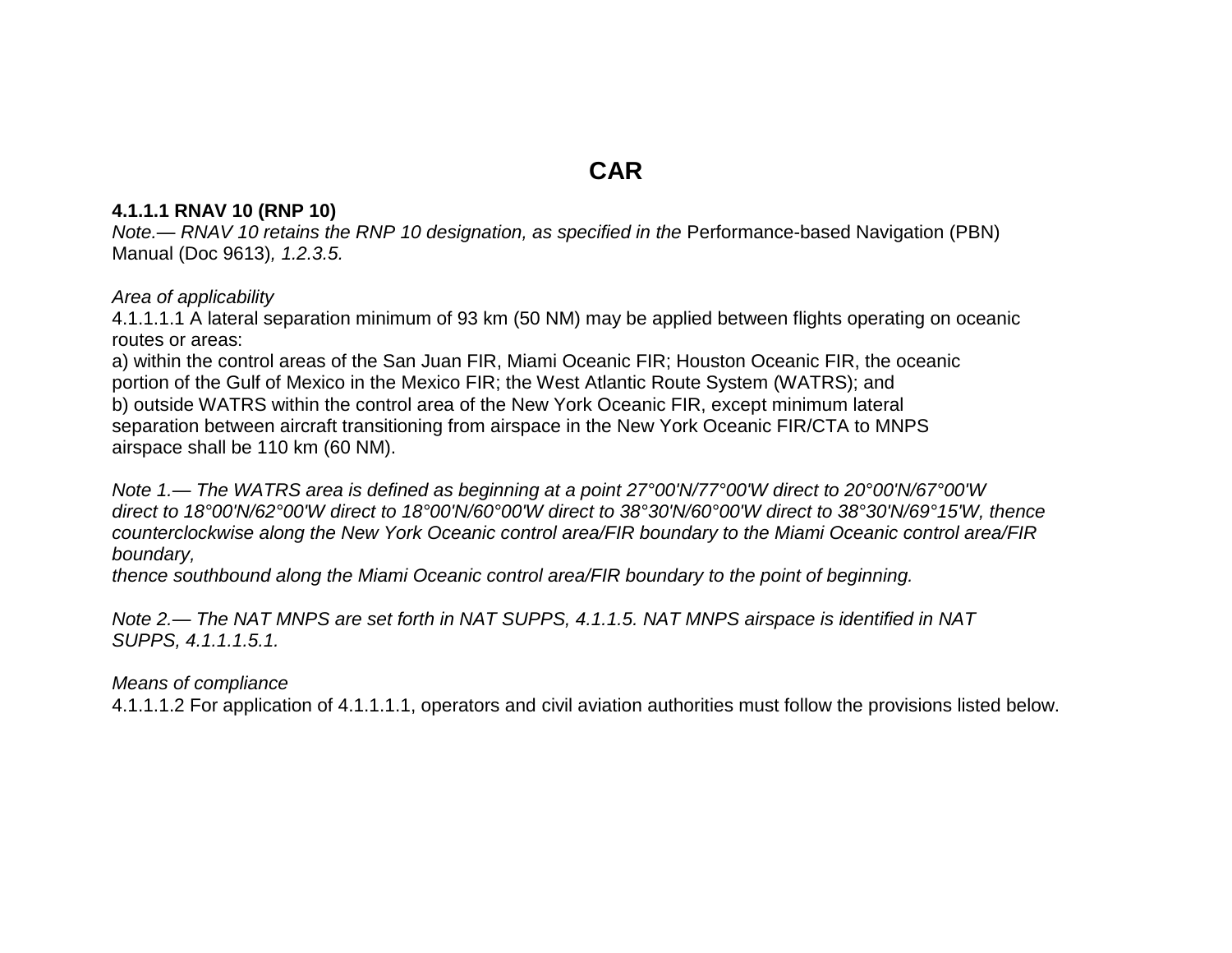4.1.1.1.3 The aircraft and operator must be approved RNP 10 or RNP 4 by the State of the Operator or the State of Registry, as appropriate. RNP 10 is the minimum navigation specification for the application of 93 km (50 NM) lateral separation.

4.1.1.1.4 States shall ensure, when granting approval for RNP 10 or RNP 4, that operators establish programmes to mitigate the occurrence of large lateral track errors due to equipment malfunction or operational error.

*Note.— The* Performance-based Navigation (PBN) Manual (Doc 9613) *provides guidance on aircraft, operations and maintenance programmes for the initial achievement and continued compliance with the authorized navigation specification.*

### **4.1.1.5 Pre-PBN navigation specifications**

*4.1.1.5.1 Minimum navigation performance specifications (MNPS) Area of applicability*

4.1.1.5.1.1 For flights in transit to or from the NAT MNPS airspace, while operating in the control area of the San Juan FIR, a lateral separation minimum of 110 km (60 NM) may be applied. *Means of compliance*

4.1.1.5.1.2 Aircraft must meet the NAT MNPS specifications. *Note.— The NAT MNPS area and specifications are set forth in the NAT SUPPS, Chapter 4.*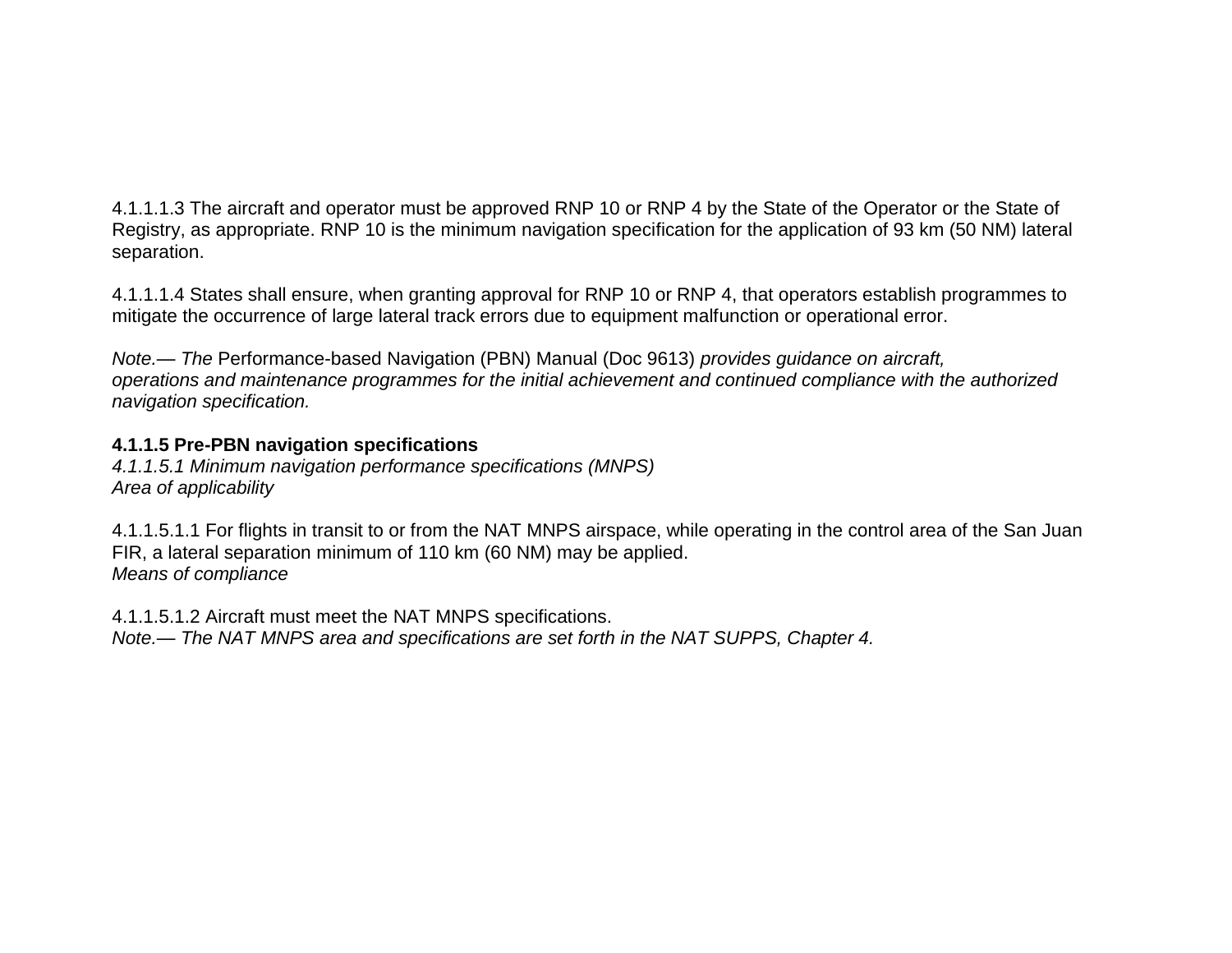# **EUR**

#### **3.2 MANDATORY CARRIAGE OF 8.33 KHZ CHANNEL SPACING CAPABLE RADIO EQUIPMENT**  $(A10, Vol. V - Chapter 4)$

3.2.1 All aircraft operating above FL 195 in the European Region shall be equipped with 8.33 kHz channel spacing capable radio equipment.

3.2.2 Exemptions may be granted by States concerned for certain types of aircraft operation and for certain areas of operation.

*Note.— All exemptions granted by States, including the extent to which aircraft from other States can be exempted, should be specified in States' AIPs.*

3.3.1.1 All concerned aircraft operating flights as general air traffic in accordance with instrument flight rules in the airspace defined below shall be equipped with context management (CM) and controller-pilot data link communications (CPDLC) applications capable of supporting the following data link services: data link initiation capability, air traffic control clearance, air traffic control communications management and air traffic control microphone check: a) from 7 February 2013, in the following FIRs/UIRs above FL285:

Amsterdam FIR, Wien FIR, Barcelona UIR, Brindisi UIR, Brussels UIR, Canarias UIR, France UIR, Hannover UIR, Lisboa UIR, London UIR, Madrid UIR, Milano UIR, Rhein UIR, Roma UIR, Scottish UIR and Shannon UIR; and

b) from 5 February 2015, in the following FIRs/UIRs above FL285:

Bratislava FIR, Bucuresti FIR, Budapest FIR, Kobenhavn FIR, Ljubljana FIR, Nicosia FIR, Praha FIR, Sofia FIR, Warszawa FIR, Finland UIR south of 61°30', Hellas UIR, Malta UIR, Riga UIR, Sweden UIR south of 61°30', Tallinn UIR, Vilnius UIR.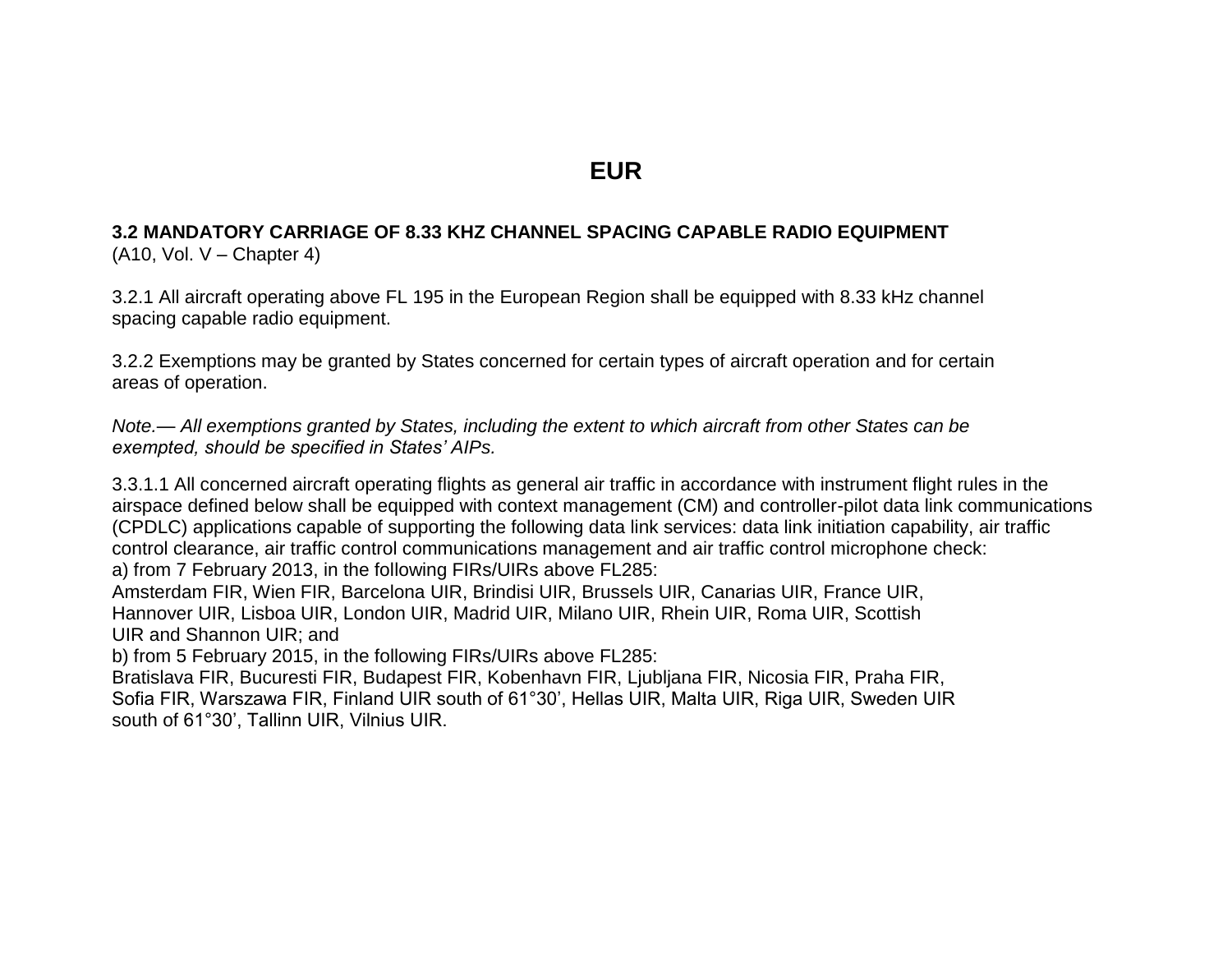*Note.— Requirements for the CM and CPDLC applications to support the data link services described are contained in RTCA DO-280B/EUROCAE ED-110B Interoperability Requirements Standard For ATN Baseline 1 (INTEROP ATN B1) and RTCA DO-290/EUROCAE ED-120 Safety and Performance Requirements Standard for Air Traffic Data Link Services in Continental Airspace (Continental SPR Standard), including Changes 1 and 2, with the exceptions that:*

*a) uplink message 135, CONFIRM ASSIGNED LEVEL, and uplink message 233, USE OF LOGICAL ACKNOWLEDGEMENT PROHIBITED, will not be used by the ground systems; and b) downlink message 38, ASSIGNED LEVEL (level), is not required by the aircraft*.

3.3.1.2 Conformance to the equipage requirement and operator's approval shall be verified by the State of Registry or the State of the Operator, as appropriate.

3.3.1.3 Aircraft are exempted from the requirement stipulated in 3.3.1.1 in the following cases: a) aircraft with an individual certificate of airworthiness first issued before 1 January 2011 are exempted until 5 February 2015;

b) aircraft with an individual certificate of airworthiness first issued before 1 January 2014 and fitted with data link equipment certified against requirements specified in RTCA DO-258A/EUROCAE ED-100A (or ED-100) are exempted for the life of that particular airframe;

c) aircraft which have a certificate of airworthiness issued before 31 December 1997 and which will cease operation in the airspace referred to in 3.3.1.1 before 31 December 2017 are exempted from the requirement stipulated in 3.3.1.1;

d) state aircraft;

e) aircraft flying in the airspace referred to in 3.3.1.1 for testing, delivery and for maintenance purposes; and

f) operators of types of aircraft reaching the end of their production life and being produced in limited numbers, or types of aircraft for which re-engineering costs required would be disproportionate due to old design, may, based on this criteria, request from the appropriate authority the granting of an exemption. Such requests shall be made prior to 30 September 2012 and include detailed information justifying the need for the granting of the exemption.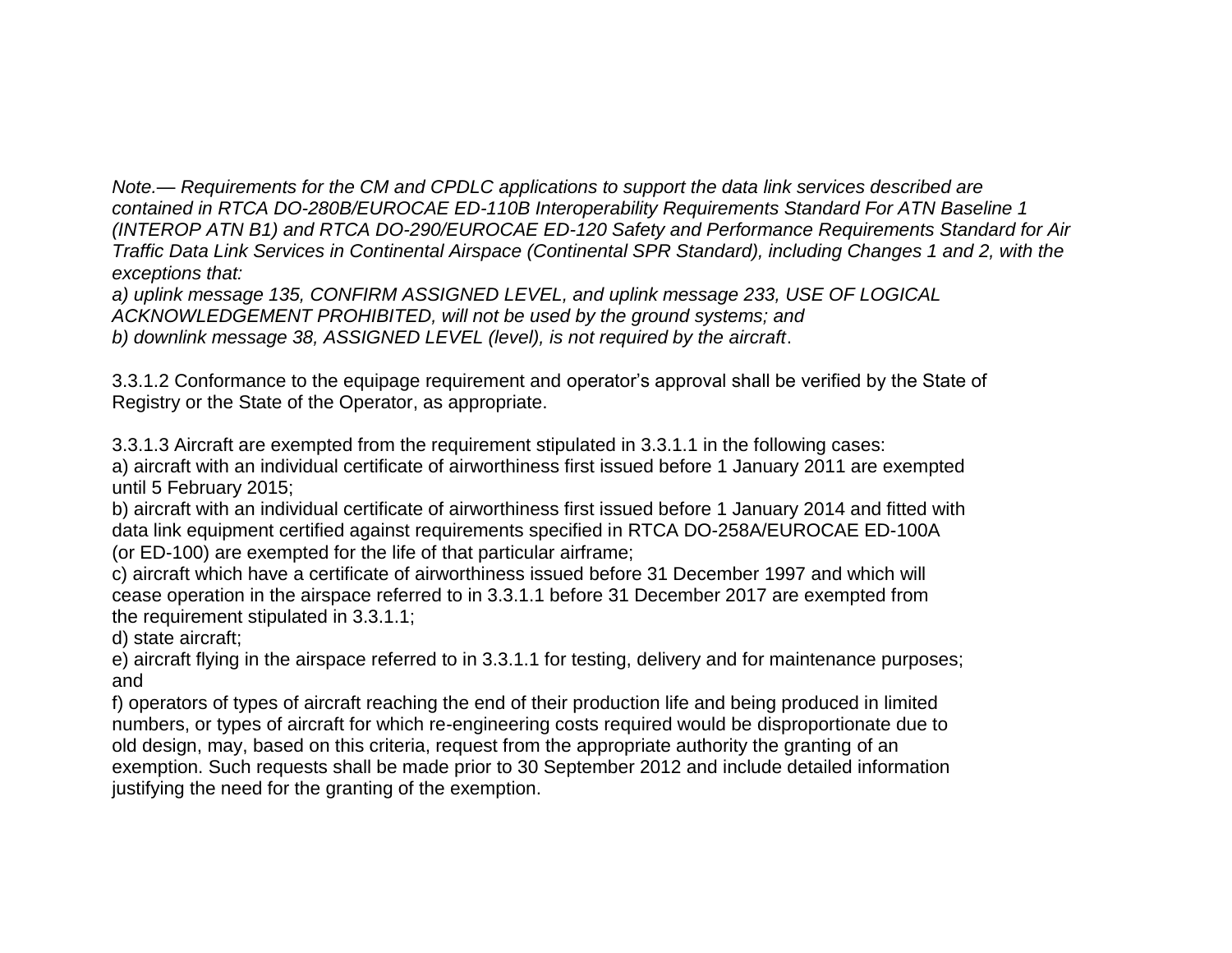# **3.7.1 VHF Datalink (VDL) Mode 2 – system characteristics of ground and airborne installations**

(A10, Vol. III, Part I)

3.7.1.1 With effect from 1 January 2010, all VDL Mode 2 ground transmitters in the European Region shall meet the provisions specified in Annex 10, Volume III, Part I, 6.2.4.1.1, 6.2.4.2.1, 6.2.4.2.2 and 6.2.4.3.1, relating to adjacent channel emissions.

3.7.1.2 With effect from 1 January 2010, all VDL Mode 2 airborne transmitters in the European Region shall meet the provisions specified in Annex 10, Volume III, Part I, 6.3.4.1.1, 6.3.4.2.1, 6.3.4.2.2 and 6.3.4.3.1, relating to adjacent channel emissions.

.7.1.3 With effect from 1 January 2010, the receiving function of all VDL Mode 2 installations in the European Region shall meet the provisions specified in Annex 10, Volume III, Part I, 6.3.5.3.1, relating to the specified error rate.

### **4.1.1.2 RNAV 5**

#### *Area of applicability*

4.1.1.2.1 The requirements included in the RNAV 5 (B-RNAV) specification for en-route operations shall apply to all such operations conducted under IFR on designated RNAV 5 routes within the following FIRs as specified in the relevant State AIPs or NOTAMs:

Amman, Beirut, Cairo, Damascus and Tel Aviv.

### *Means of compliance*

4.1.1.2.2 Conformance to the navigation requirement shall be verified by the State of Registry or the State of the Operator, as appropriate.

*Note.— Guidance material concerning navigation requirements associated with RNAV 5 (B-RNAV) operations is contained in EASA AMC 20-4,* Airworthiness Approval and Operational Criteria for the Use of Navigation Systems in European Airspace Designated for Basic RNAV Operations.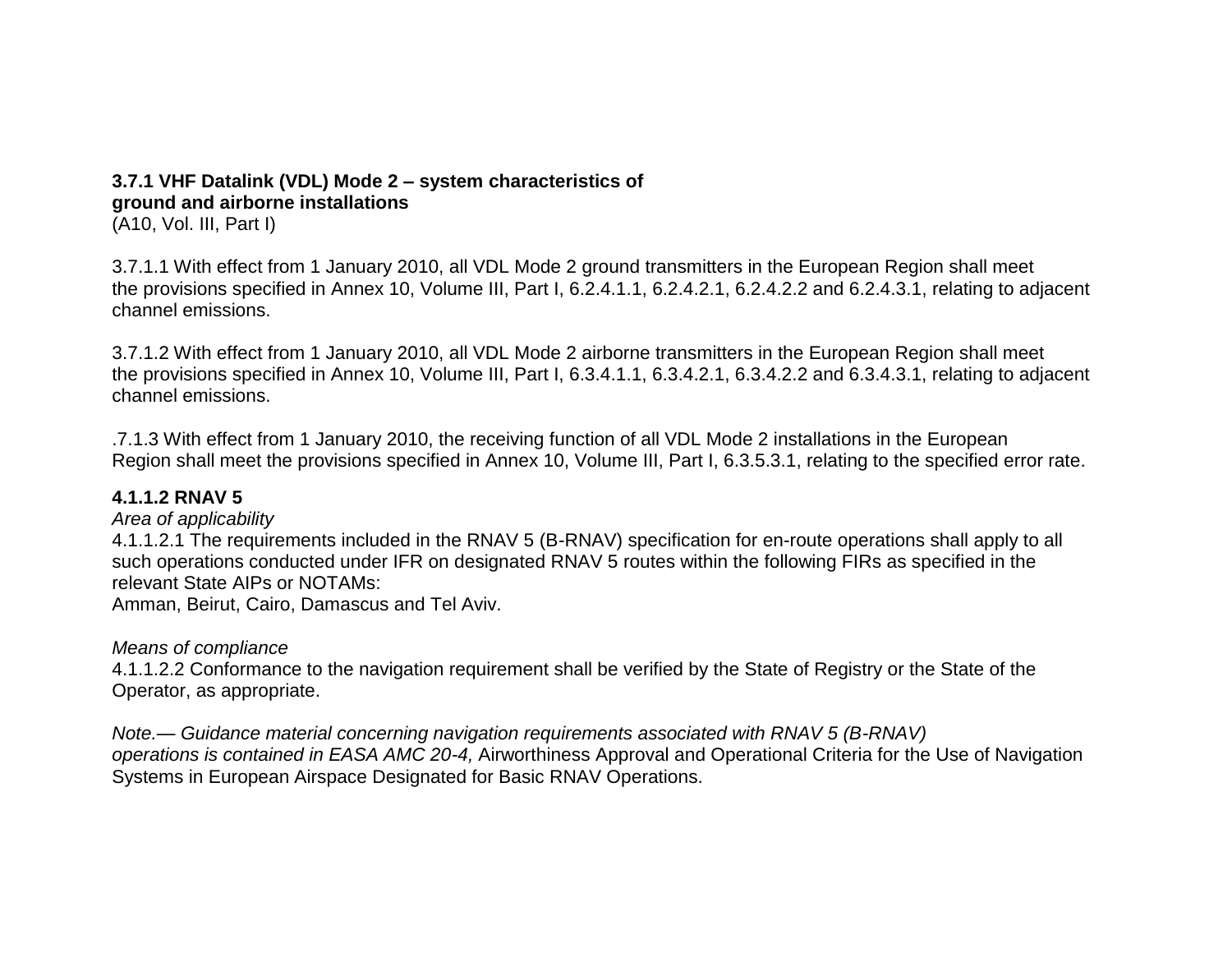#### *Area of applicability*

4.1.1.2.3 The requirements included in the RNAV 5 (B-RNAV) specification for en-route operations shall apply to all such operations conducted under IFR on the entire ATS route network in the following flight information regions (FIRs)/upper flight information regions (UIRs) as specified in the relevant State AIPs: Amsterdam, Ankara, Athinai, Baku, Barcelona, Bodø, Bordeaux, Bratislava, Bremen, Brest, Brindisi, Bruxelles, Bucuresti, Budapest, Canarias (AFI area of applicability), Casablanca, Chisinau, Dnipropetrovs'k, France, Hannover, Istanbul, København, Kyiv, Langen, Lisboa, Ljubljana, London, L'viv, Madrid, Malta, Marseille, Milano, München, Nicosia, Odessa, Oslo, Paris, Praha, Reims, Rhein, Riga, Roma, Rovaniemi, Scottish, Shannon, Simferopol, Skopje, Sofia, Stavanger, Sweden, Switzerland, Tallinn, Tampere, Tbilisi, Tirana, Trondheim, Tunis, Varna, Vilnius, Warszawa, Wien, Yerevan, Zagreb.

#### *Means of compliance*

4.1.1.2.4 Conformance to the navigation requirement shall be verified by the State of Registry or the State of the Operator, as appropriate.

*Note.— Guidance material concerning navigation requirements associated with RNAV 5 (B-RNAV) operations is contained in EASA AMC 20-4,* Airworthiness Approval and Operational Criteria for the Use of Navigation Systems in European Airspace Designated for Basic RNAV Operations*.*

#### **4.1.1.4 RNAV 1**

*Area of applicability*

4.1.1.4.1 The requirements included in the RNAV 1 and/or P-RNAV specification shall be applied whenever P-RNAV terminal control area (TMA) procedures, excluding the final and missed approach segments, are used.

*Note 1.— RNAV 1 and/or P-RNAV approvals are not mandatory in the EUR Region.*

*Note 2.— RNAV 1 approved aircraft are approved for P-RNAV.*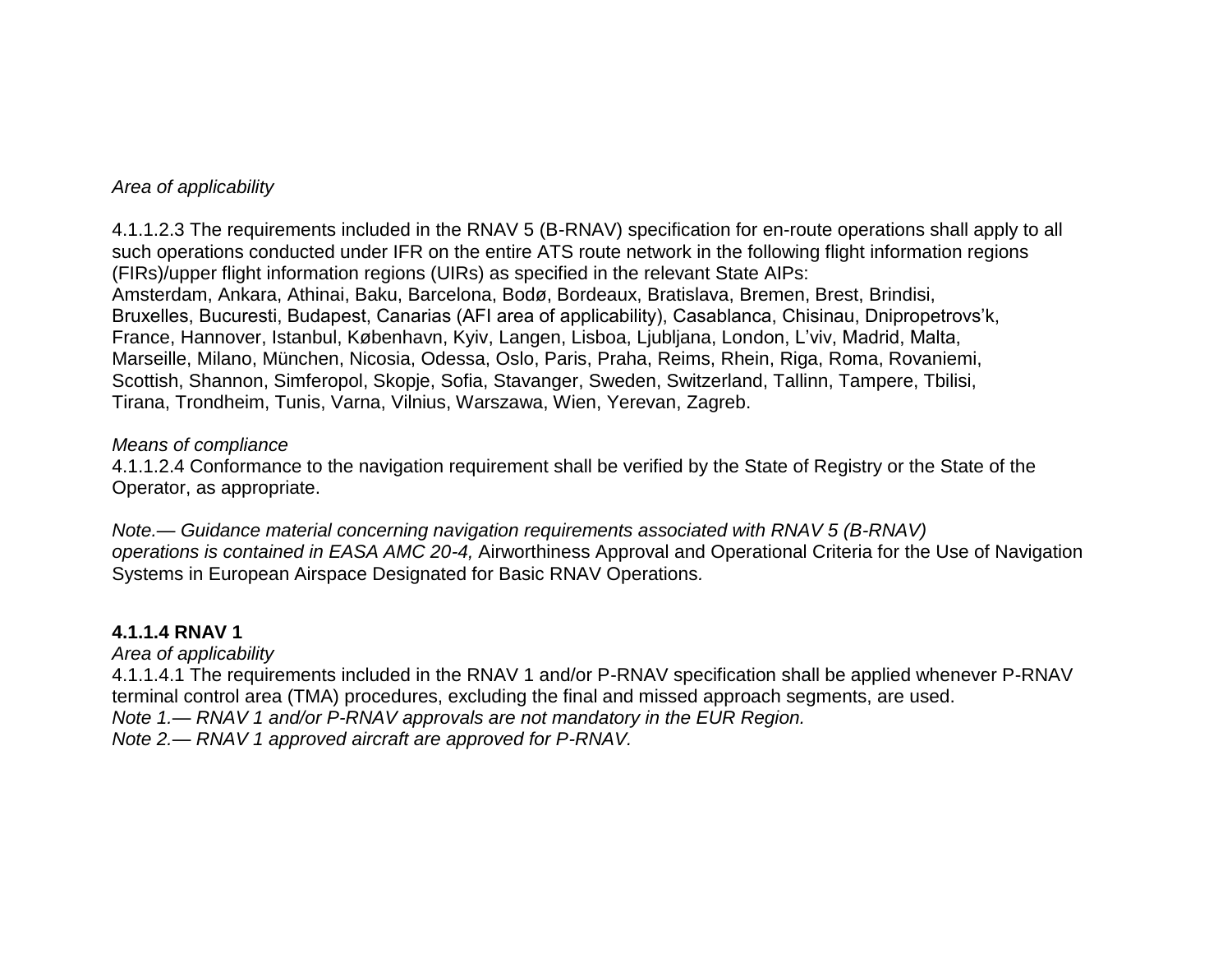4.1.1.4.2 Conformance to the navigation requirement shall be verified by the State of Registry or the State of the Operator, as appropriate.

*Note.— Guidance material concerning navigation requirements associated*

### **5.3.1 Carriage and operation of ACAS II**

(A10, Vol. IV – Chapter 4; P-OPS, Vol. I)

5.3.1.1 ACAS II shall be carried and operated in the EUR Region (and the Canarias FIR) by all turbine-engined aeroplanes having a maximum certificated take-off mass exceeding 5 700 kg or authorized to carry more than 19 passengers.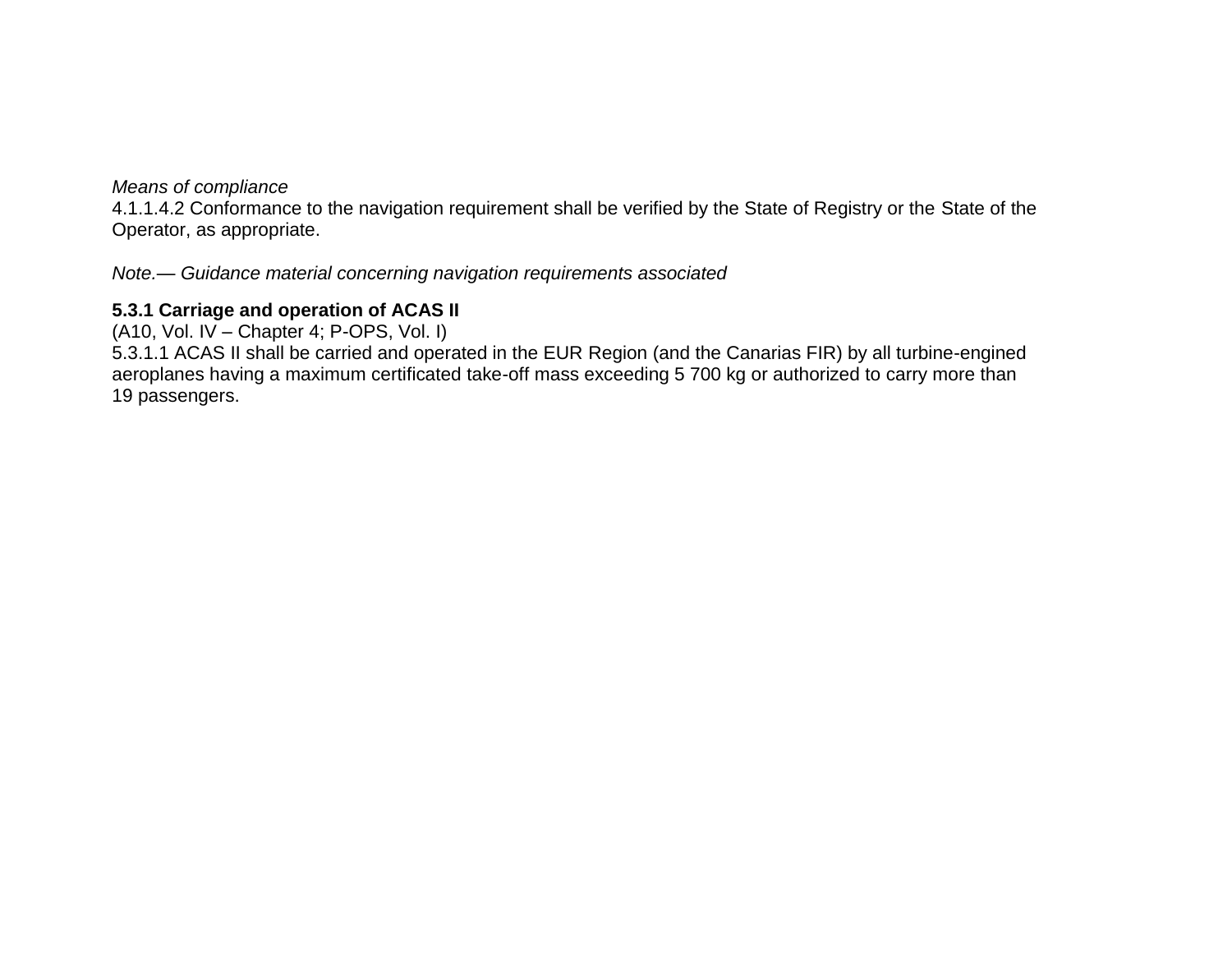# **MID/ASIA**

### **4.1.1.1 RNAV 10 (RNP 10)**

*Note.— RNAV 10 retains the RNP 10 designation, as specified in the Performance-based Navigation* Manual *(Doc 9613), 1.2.3.5.*

### *Area of applicability*

4.1.1.1.1 For flights on designated controlled oceanic routes or areas within the Auckland Oceanic, Brisbane, Fukuoka, Ho Chi Minh, Hong Kong, Honiara, Kuala Lumpur, Melbourne, Nauru, New Zealand, Port Moresby, Sanya and Singapore FIRs, a lateral separation minimum of 93 km (50 NM) may be applied.

4.1.1.1.2 For flights on designated controlled oceanic routes or areas within the Auckland Oceanic, Brisbane, Fukuoka, Ho Chi Minh, Hong Kong, Honiara, Kuala Lumpur, Melbourne, Nauru, New Zealand, Port Moresby, Sanya and Singapore FIRs, a longitudinal separation minimum of 93 km (50 NM) derived by RNAV may be applied between RNAV equipped

aircraft approved to RNP 10 or better, in accordance with the provisions of the PANS-ATM, 5.4.2.6.

## *Means of compliance*

4.1.1.1.3 For application of 4.1.1.1.1 and 4.1.1.1.2, the aircraft and the operator must have been approved by the State of Registry or the State of the Operator, as appropriate, to meet the following requirements (or equivalent): a) aircraft navigation performance shall be such that the standard deviation of lateral track errors shall be less than 8.7 km (4.7 NM) (or the aircraft approved to RNP 10); and

b) operator programmes shall be established to mitigate the occurrence of large navigational errors due to equipment malfunction or operational error:

1) operator in-flight operating drills shall include mandatory navigation cross-checking procedures to identify navigation errors in sufficient time to prevent aircraft from inadvertent deviation from ATC-cleared route; and

2) the operator shall establish programmes to provide for the continued airworthiness of aircraft navigation systems necessary to navigate to the degree of accuracy required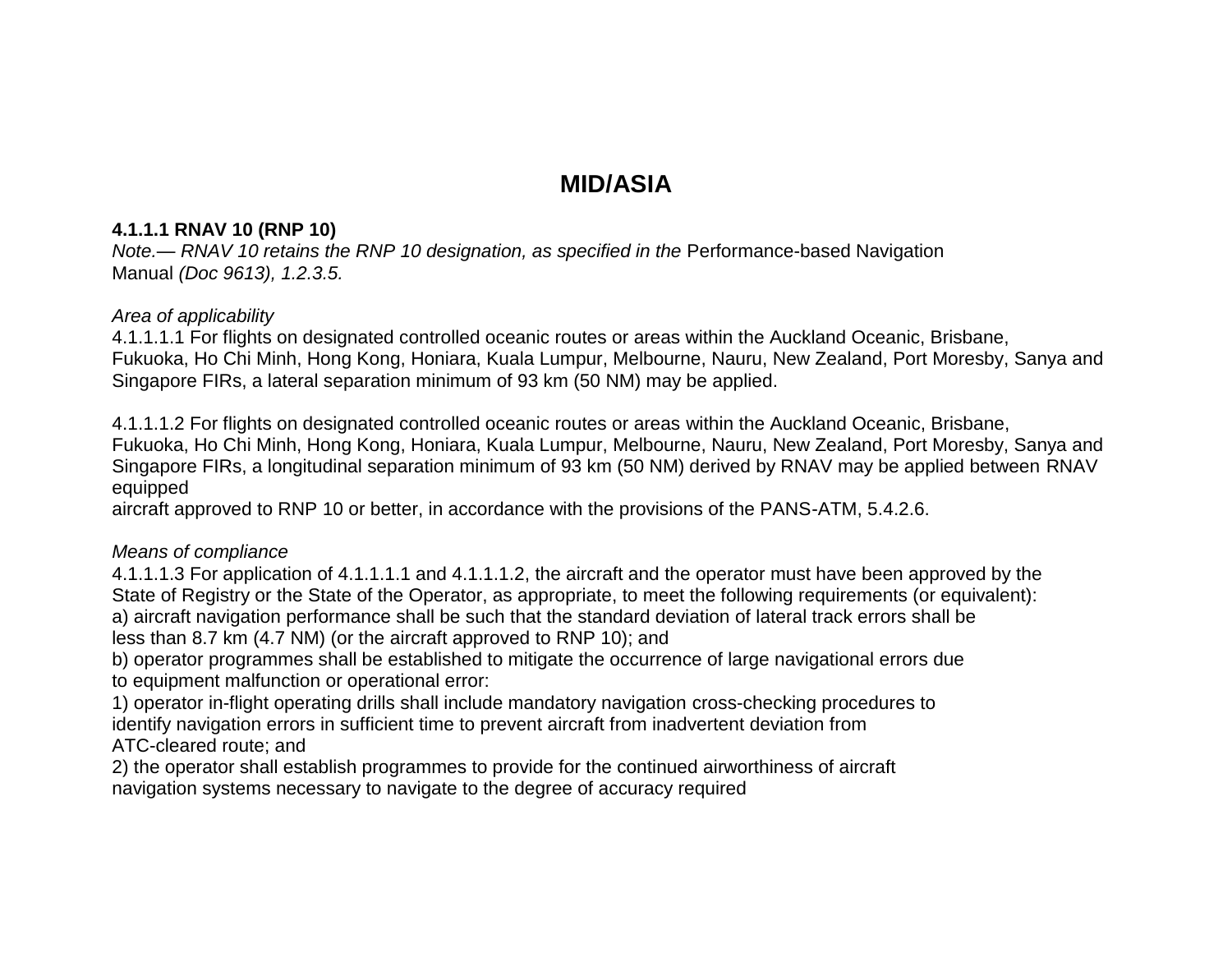#### **4.1.1.2 RNAV 5**

*Area of applicability*

4.1.1.2.1 The requirements included in the RNAV 5 specification for en-route operations shall apply to all such operations conducted under IFR on designated RNAV 5 routes within the following FIRs as specified in the relevant State AIP or NOTAM:

Baghdad, Bahrain, Jeddah, Kuwait, Muscat, Tehran and Emirates FIRs.

#### *Means of compliance*

4.1.1.2.2 Conformance to the navigation requirement shall be verified by the State of Registry or the State of the Operator, as appropriate.

*Note 1.— Guidance material concerning RNAV 5 implementation and the associated navigation*

*Note 2.— Procedures on the use of RNAV 5 in Sana's FIR are contained in the AFI SUPPs*

### **4.1.1.2 RNAV 5**

*Area of applicability*

4.1.1.2.1 The requirements included in the RNAV 5 specification for en-route operations shall apply to all such operations conducted under IFR on designated RNAV 5 routes within the following FIRs as specified in the relevant State AIP or NOTAM:

Baghdad, Bahrain, Jeddah, Kuwait, Muscat, Tehran and Emirates FIRs.

### *Means of compliance*

4.1.1.2.2 Conformance to the navigation requirement shall be verified by the State of Registry or the State of the Operator, as appropriate.

*Note 1.— Guidance material concerning RNAV 5 implementation and the associated navigation specification is contained in the Performance-based Navigation (PBN) Manual (Doc 9613).*

*Note 2.— Procedures on the use of RNAV 5 in Sana's FIR are contained in the AFI SUPPs.*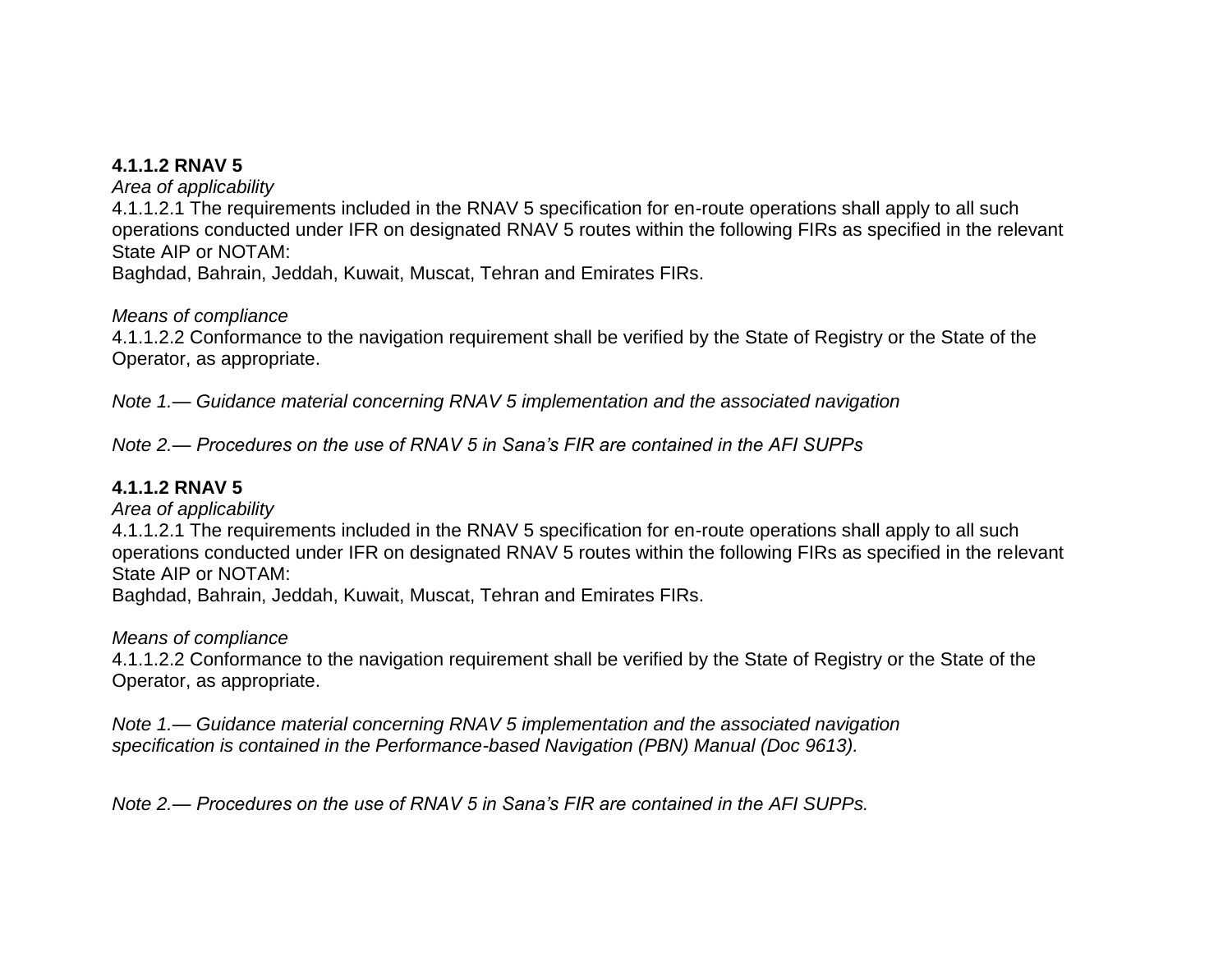### *4.1.1.5.1 RNP 12.6*

*Area of applicability*

4.1.1.5.1.1 For flights on controlled oceanic routes across the Tasman Sea within the Auckland Oceanic, Brisbane, Melbourne and New Zealand FIRs and for flights across the South China Sea within Bangkok, Hanoi, Ho Chi Minh, Hong Kong, Kota Kinabalu, Kuala Lumpur, Manila, Taipei and Singapore FIRs, the minimum lateral separation shall be 110 km (60 NM).

### *Means of compliance*

4.1.1.5.1.2 For application of 4.1.1.5.1.1, aircraft must be RNAV-equipped and RNAV-approved using inertial navigation systems (INS) provided that:

a) the INS is updated at least every 4.5 hours;

b) the standard deviation of lateral track errors shall be less than 11.7 km (6.3 NM);

c) the proportion of the total flight time spent by aircraft 55.5 km (30 NM) or more off the cleared track shall be less than  $5.3 \times 10-4$ ; and

d) the proportion of the total flight time spent by aircraft between 93 and 130 km (50 and 70 NM) off the cleared track shall be less than  $13 \times 10 - 5$ .

Such navigation performance capability shall be verified by the State of Registry or the State of the Operator, as appropriate. Lateral separation of 185 km (100 NM), or greater if required, shall be used if the track-keeping capability of the aircraft has been reduced for any reason.

*Note.— The navigation performance accuracy contained in b) is considered to be comparable to RNP 12.6 or better.*

4.1.1.5.1.3 When granting approval for operations as indicated in 4.1.1.5.1.1, either the State of Registry or the State of the Operator shall ensure that in-flight operating drills include mandatory navigation cross-checking procedures which will identify navigation errors in sufficient time to prevent the aircraft from inadvertently deviating from the ATC-cleared route.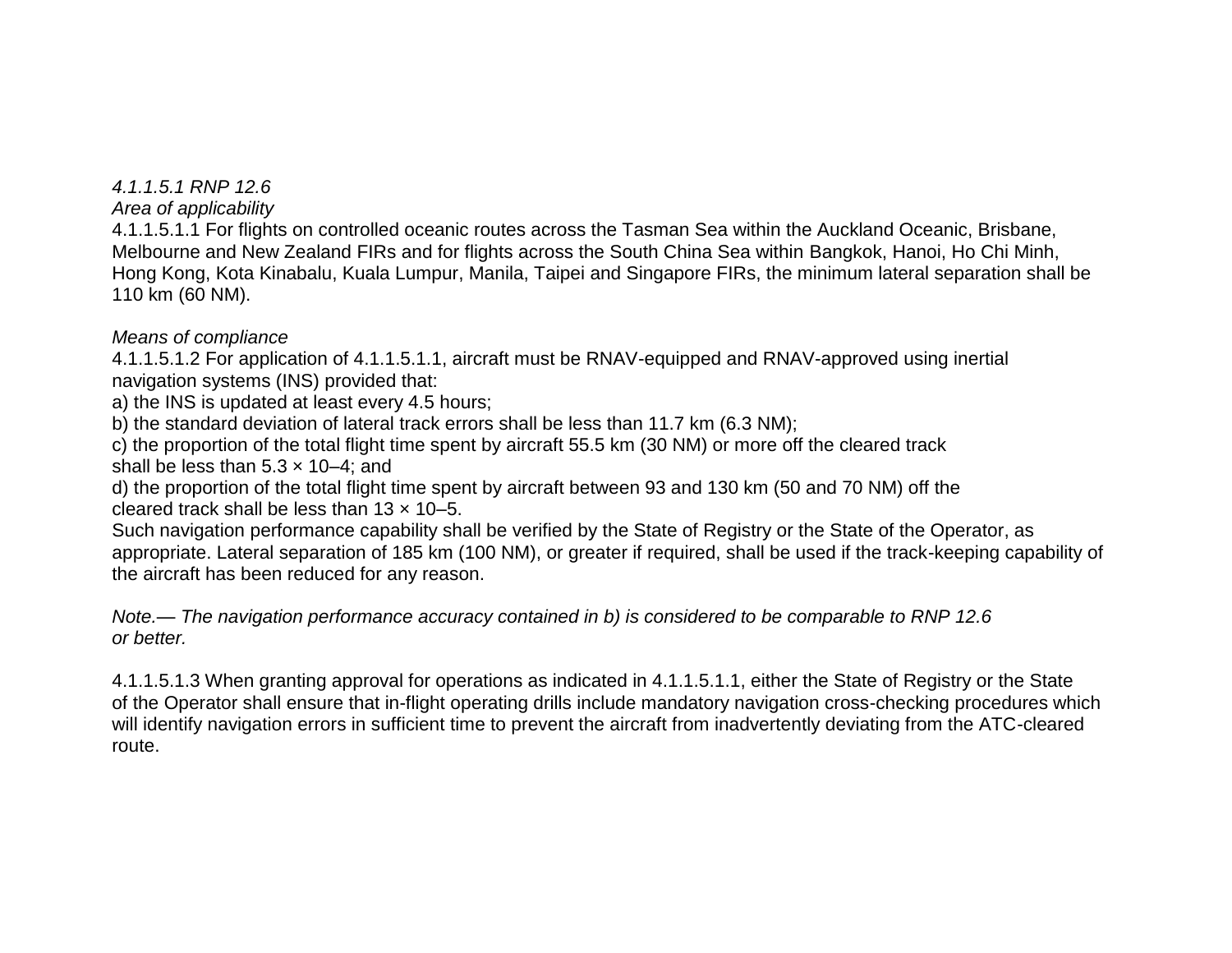# **NAM**

# **Chapter 4. NAVIGATION**

### **4.1 PERFORMANCE-BASED NAVIGATION (PBN)**

*Note.*— As the North American (NAM) Region transitions to PBN as contained in the Performance-based Navigation Manual *(Doc 9613), the contents of 4.1 will be amended.*

#### **4.1.1 Area navigation (RNAV) specifications**

#### **4.1.1.1 RNAV 10 (RNP 10)**

*Note.— RNAV 10 retains the RNP 10 designation, as specified in the Performance-based Navigation (PBN)* Manual *(Doc 9613), Volume I, 1.2.5.5.*

#### *Area of applicability*

4.1.1.1.1 For flights within the control area(s) of the Anchorage Arctic, Anchorage Continental and Edmonton FIRs, a lateral separation minimum of 93 km (50 NM) may be applied.

#### *Means of compliance*

4.1.1.1.2 For application of 4.1.1.1.1, the aircraft and the operator must have been approved by the State of Registry or the State of the Operator, as appropriate, to meet the following requirements (or equivalent):

a) aircraft are approved to RNP 10 or RNP 4; and

b) operator programmes shall be established to mitigate the occurrence of large navigation errors due to equipment malfunction or operational error.

*Note.— Detailed guidance material on RNP and RNAV is contained in the Performance-based Navigation* (PBN) Manual *(Doc 9613).*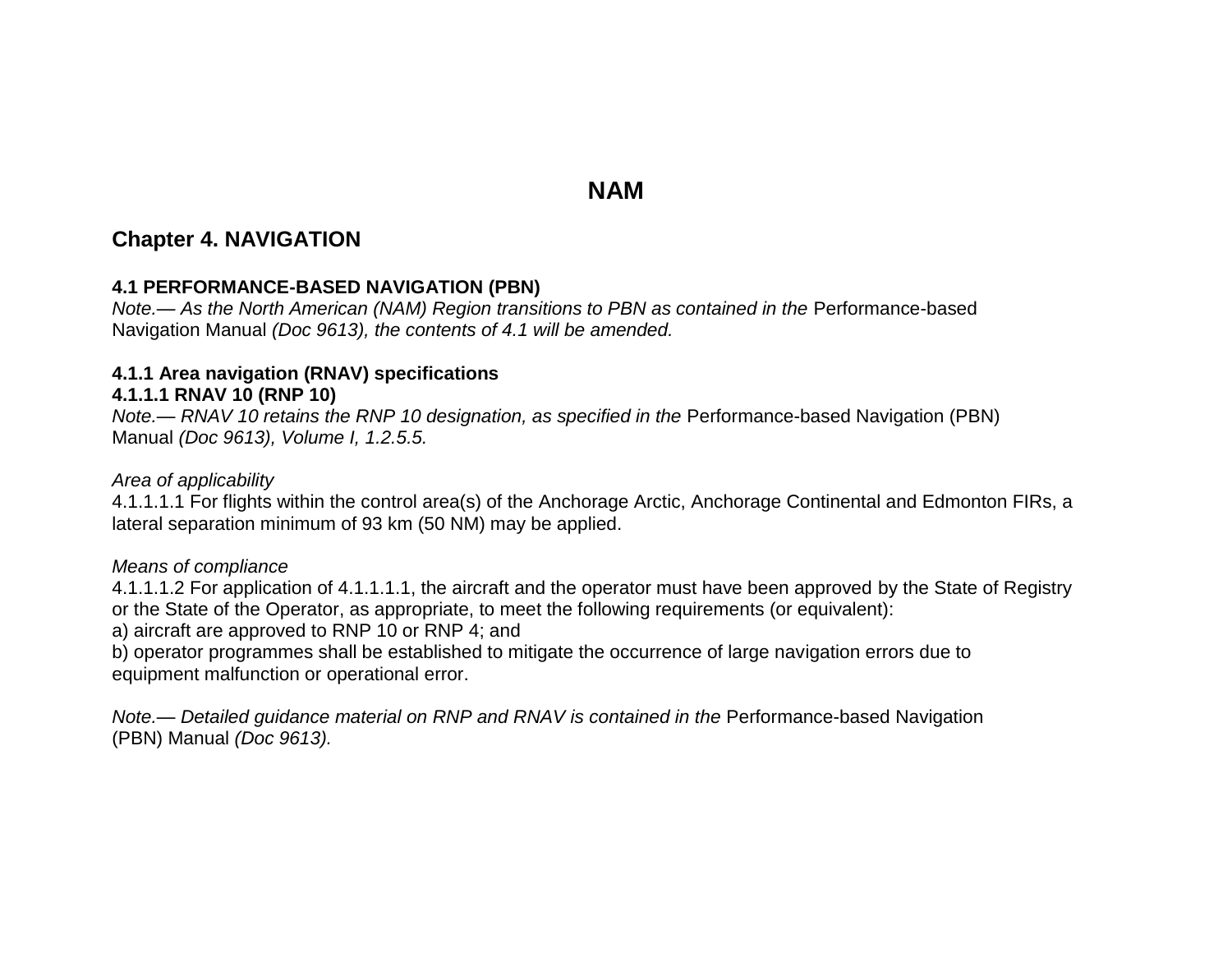### **4.1.1.2 RNAV 5** Nil.

**4.1.1.3 RNAV 2** Nil.

**.1.1.4 RNAV 1** Nil.

**4.1.1.5 Pre-PBN navigation specifications** Nil.

**4.1.2 Required navigation performance (RNP) specifications**

**4.1.2.1 RNP 4** Nil.

**4.1.2.2 Basic RNP 1** Nil.

```
4.1.2.3 Advanced RNP 1
Nil.
```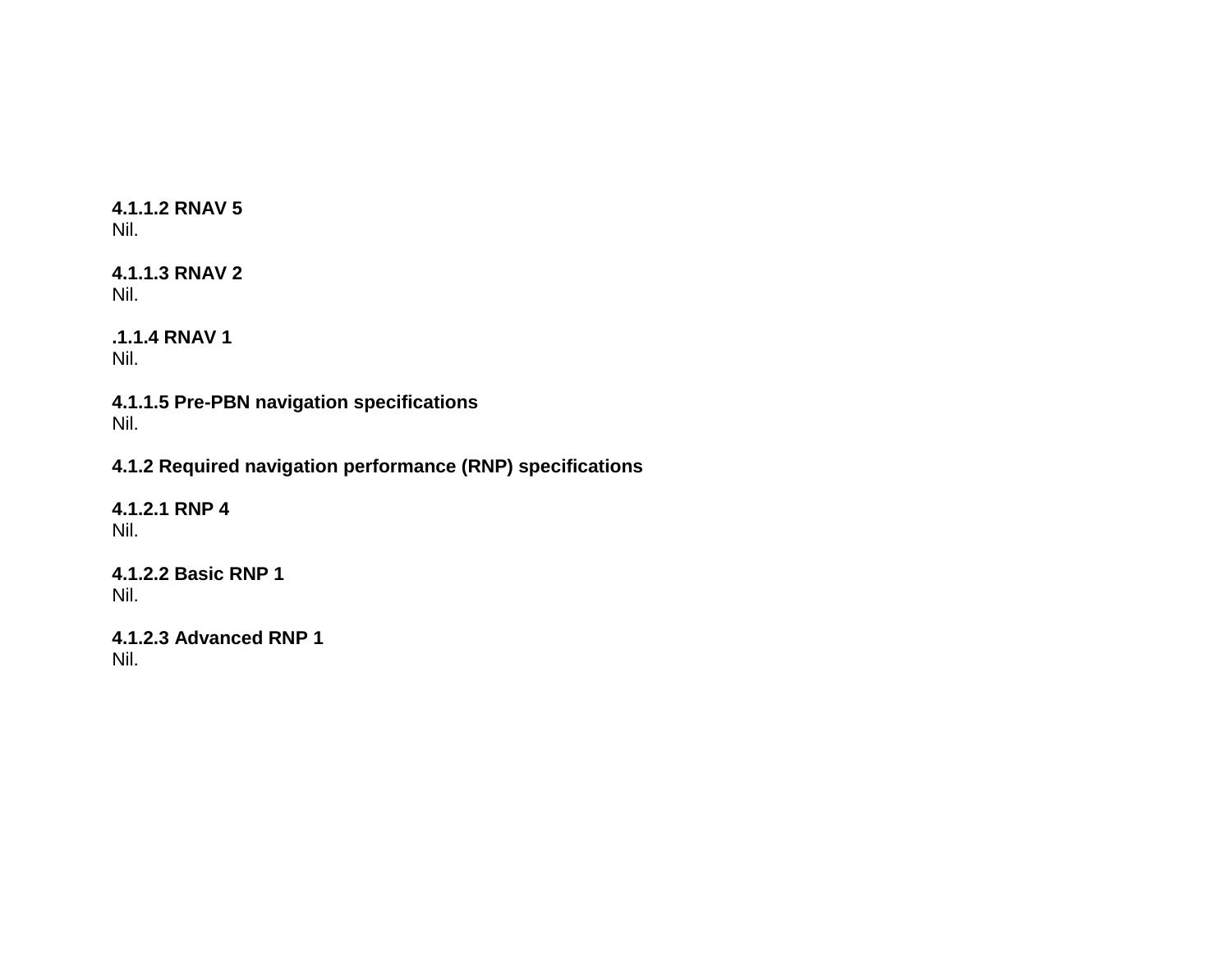# **NAT**

#### **4.1.1.1 RNAV 10 (RNP 10)**

*Note.— RNAV 10 retains the RNP 10 designation, as specified in the Performance-based Navigation (PBN)* Manual *(Doc 9613), Volume I, 1.2.5.5.*

#### *Area of applicability*

4.1.1.1.1 For flights within the control area(s) of the Anchorage Arctic, Anchorage Continental and Edmonton FIRs, a lateral separation minimum of 93 km (50 NM) may be applied.

#### *Means of compliance*

4.1.1.1.2 For application of 4.1.1.1.1, the aircraft and the operator must have been approved by the State of Registry or the State of the Operator, as appropriate, to meet the following requirements (or equivalent):

a) aircraft are approved to RNP 10 or RNP 4; and

b) operator programmes shall be established to mitigate the occurrence of large navigation errors due to equipment malfunction or operational error.

*Note.— Detailed guidance material on RNP and RNAV is contained in the Performance-based Navigation* 

### **3.3 CONTROLLER-PILOT DATA LINK COMMUNICATIONS (CPDLC)**

#### *Area of applicability*

3.3.1 All aircraft intending to conduct flights in the airspace defined below shall be fitted with and shall operate controller-pilot data link communications (CPDLC) equipment:

a) from 7 February 2013, on specified tracks and flight levels within the NAT organized track system (OTS); and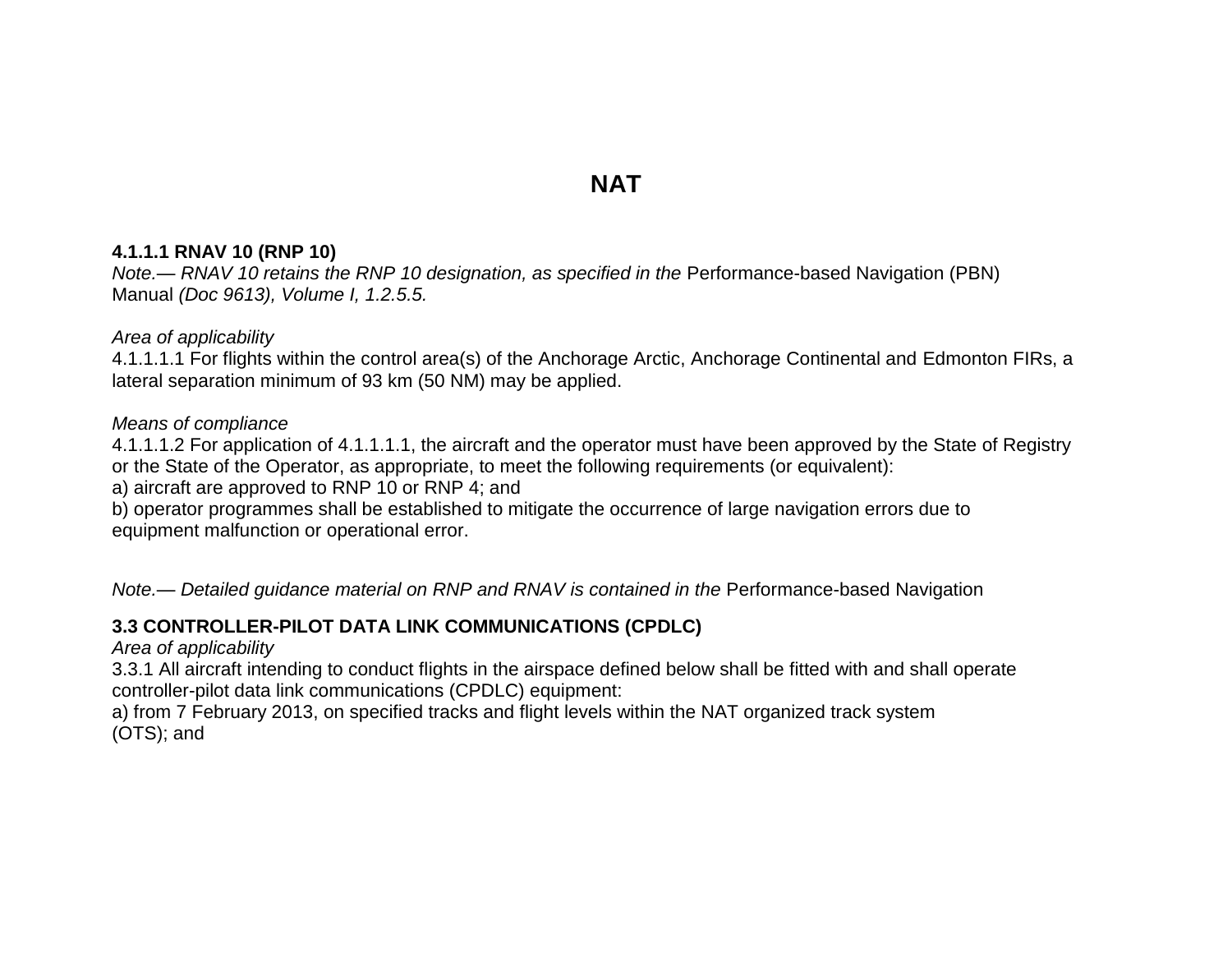b) from 5 February 2015, in specified portions of NAT minimum navigation specifications (MNPS) airspace.

*Note 1.— The specified tracks and flight level band within the NAT OTS will be published by the States concerned in national AIPs and identified daily in the NAT track message.*

*Note 2.— The specified portions of NAT MNPS airspace and aircraft equipment performance requirements where applicable will be published by the States concerned in national AIPs. Means of compliance*

3.3.2 Operators intending to conduct flights within the airspace specified in 3.3.1 shall obtain CPDLC operational authorization, where applicable, either from the State of Registry or the State of the Operator. The State of Registry or the State of the Operator shall verify that the equipment has been certified in accordance with the requirements specified in RTCA DO-258/EUROCAE ED-100 or equivalent, capable of operating outside VHF data link coverage. 3.3.3 The services provided within the airspace specified in 3.3.1 shall comply with the Oceanic Safety and Performance Requirements as specified in RTCA DO-306/EUROCAE ED-122 or equivalent.

*Note.— Additional guidance can be found in the ICAO Global Operational Data Link Document (GOLD).*

### **4.1.1.1 RNAV 10 (RNP 10)**

*Note.— RNAV 10 retains the RNP 10 designation, as specified in the Performance-based Navigation (PBN)* Manual *(Doc 9613), 1.2.3.5.*

### *Area of applicability*

4.1.1.1.1 A lateral separation minimum of 93 km (50 NM) may be applied between flights operating within the control area of the New York Oceanic FIR.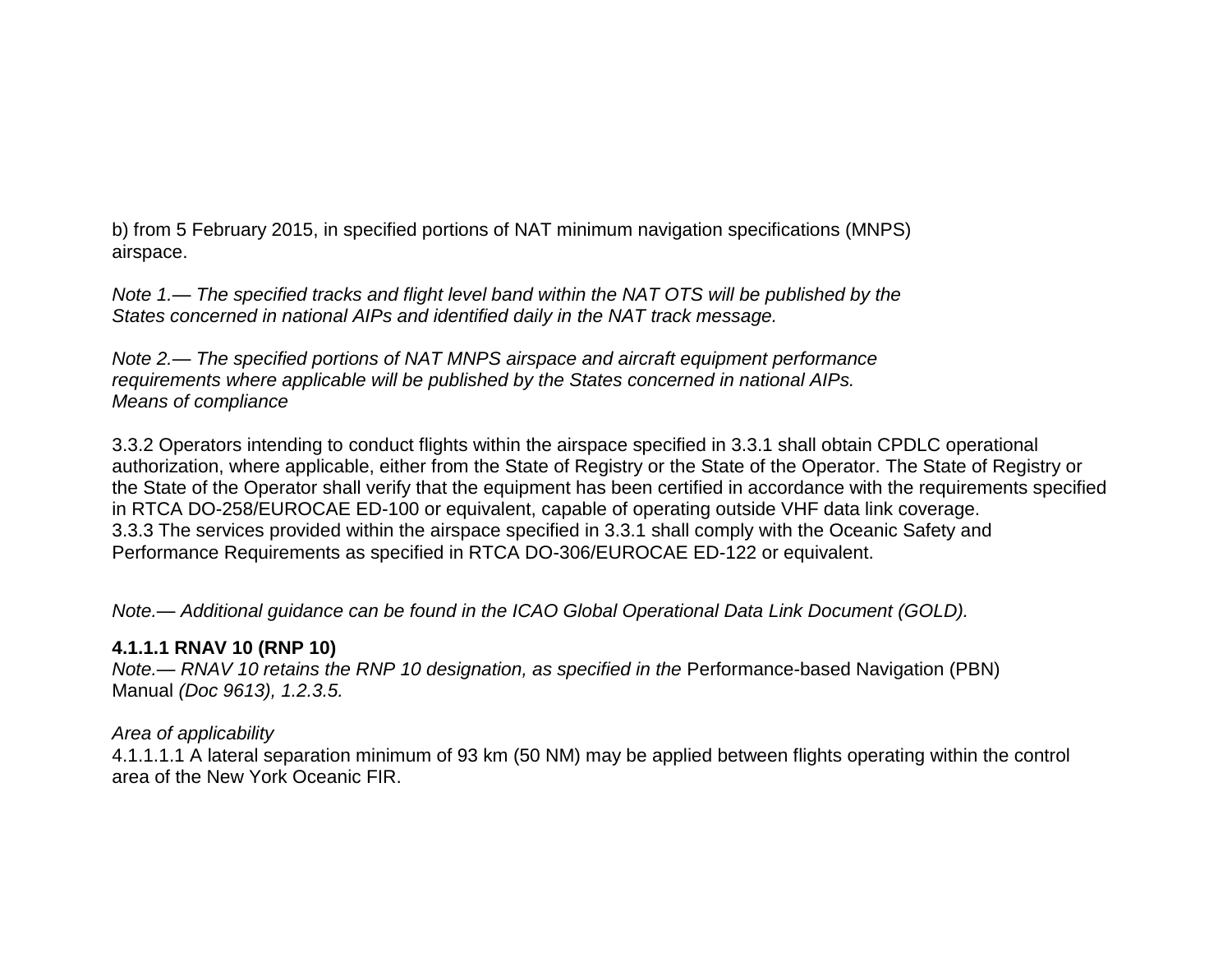4.1.1.1.2 For application of 4.1.1.1.1, operators and civil aviation authorities must follow the provisions listed below.

4.1.1.1.3 The aircraft and operator must be approved RNP 10 or RNP 4 by the State of the Operator or the State of Registry, as appropriate. RNP 10 is the minimum navigation specification for the application of 93 km (50 NM) lateral separation.

4.1.1.1.4 States shall ensure, when granting approval for RNP 10 or RNP 4, that operators establish programmes to mitigate the occurrence of large lateral track errors due to equipment malfunction or operational error.

*Note.— The* Performance-based Navigation (PBN) Manual *(Doc 9613) provides guidance on aircraft, operations and maintenance programmes for the initial achievement and continued compliance with the authorized navigation specification.*

#### **5.3.1 Carriage and operation of ACAS II**

(A2 – Chapter 3; A6, Part I – Chapter 6; A10, Vol. IV; A11 – Chapter 2; P-OPS, Vol. I; P-ATM – Chapters 4 and 10)

5.3.1.1 ACAS II shall be carried and operated in the NAT Region by all turbine-engined aeroplanes having a maximum certificated take-off mass exceeding 5 700 kg or authorized to carry more than 19 passengers.

## **5.4 AUTOMATIC DEPENDENT SURVEILLANCE – CONTRACT (ADS-C)**

*Area of applicability*

5.4.1 All aircraft intending to conduct flights in the airspace defined below shall be fitted with and shall operate automatic dependent surveillance – contract (ADS-C) equipment:

a) from 7 February 2013, on specified tracks and on specified flight levels within the NAT organized track system (OTS); and

b) from 5 February 2015, in specified portions of NAT minimum navigation specifications (MNPS) airspace.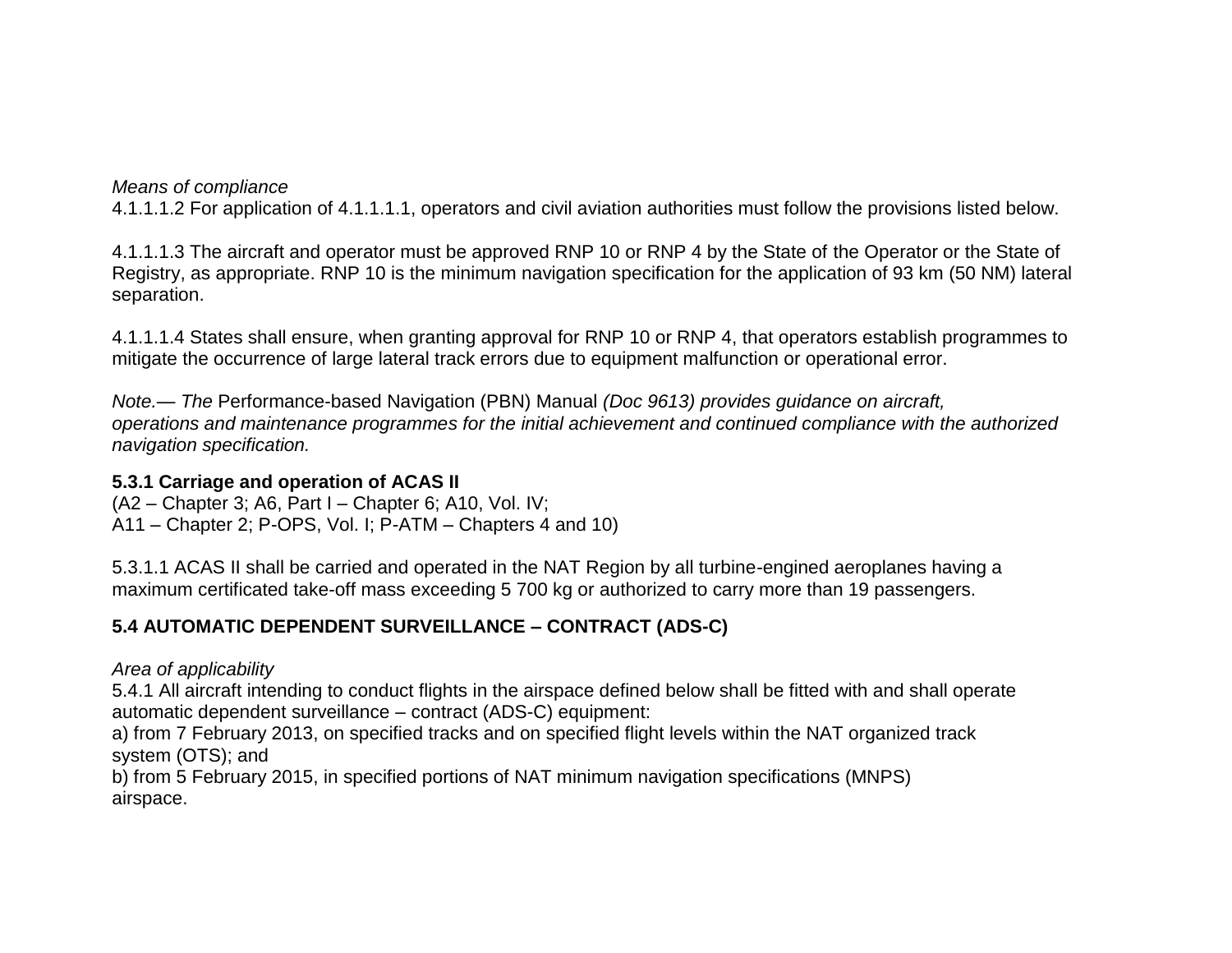*Note 1.— The specified tracks and flight level band within the NAT OTS will be published by the States concerned in national AIPs and identified daily in the NAT track message.*

*Note 2.— The specified portions of NAT MNPS airspace and aircraft equipment performance requirements, where applicable, will be published by the States concerned in national AIPs.*

### *Means of compliance*

5.4.2 Operators intending to conduct flights within the airspace specified in 5.4.1 shall obtain an ADS-C operational authorization, where applicable, either from the State of Registry or the State of the Operator. The State of Registry or the State of the Operator shall verify that the equipment has been certified in accordance with the requirements specified in RTCA DO-258/EUROCAE ED-100 or equivalent, capable of operating outside VHF data link coverage.

5.4.3 The data link services provided within the NAT airspace shall comply with the Oceanic Safety and Performance Requirements as specified in RTCA DO-306/EUROCAE ED-122 or equivalent. Conformance monitoring shall provide alerts to the controller when reports do not match the current flight plan, and the following ADS contracts shall be used:

a) ADS periodic contracts at an interval consistent with safety requirements and published by the States concerned in national AIPs; and

- b) ADS event contracts that include the following event types:
- 1) lateral deviation event (LDE) with a lateral deviation threshold of 9.3 km (5 NM) or less;
- 2) level range deviation event (LRDE) with a vertical deviation threshold of 90 m (300 ft) or less; and
- 3) waypoint change event (WCE) at compulsory reporting points.

*Note.— Additional guidance can be found in the ICAO Global Operational Data Link Document (GOLD)*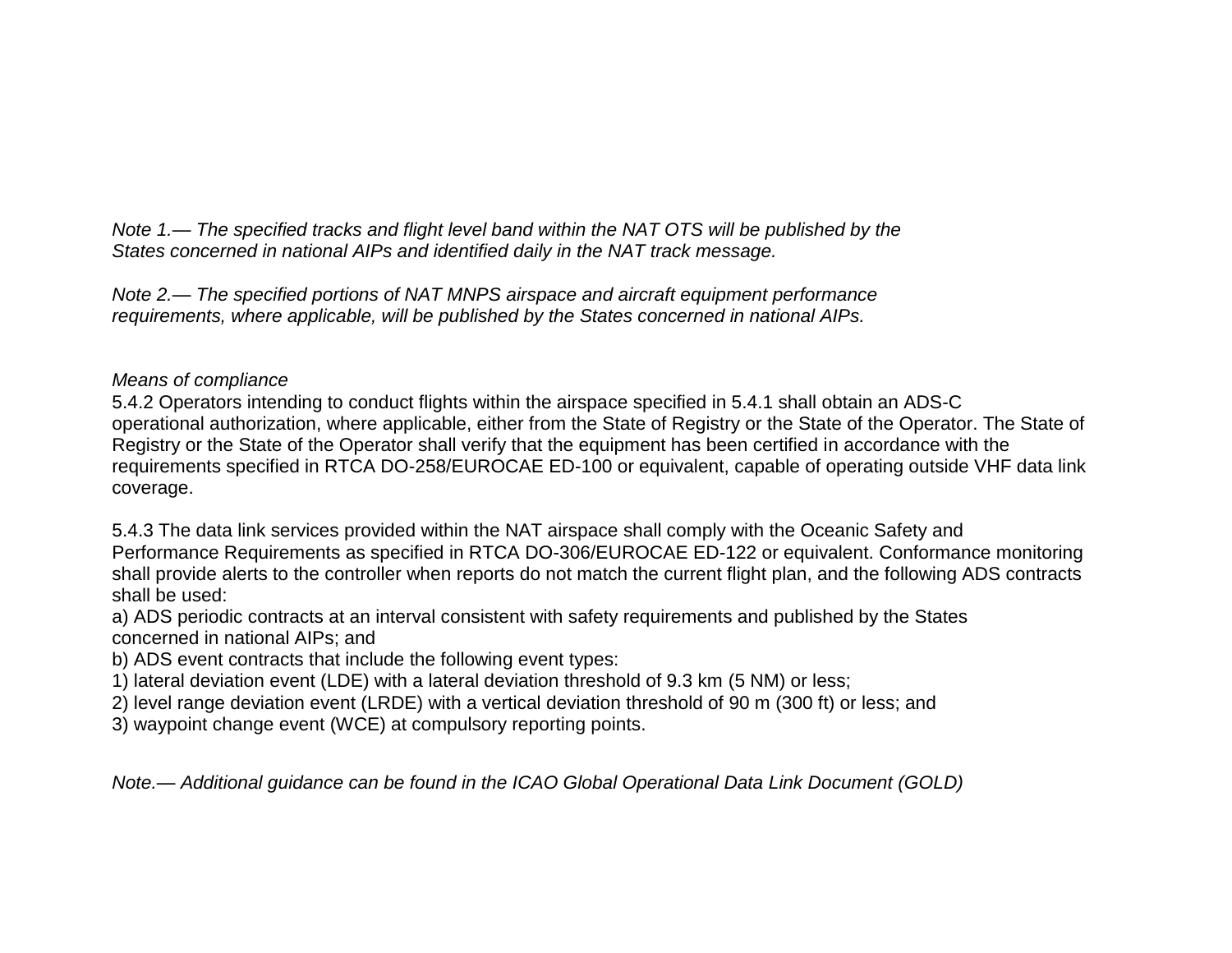#### **4.1.1.1 RNAV 10 (RNP 10)**

*Note.— RNAV 10 retains the RNP 10 designation, as specified in the Performance-based Navigation* Manual *(Doc 9613), 1.2.3.5.*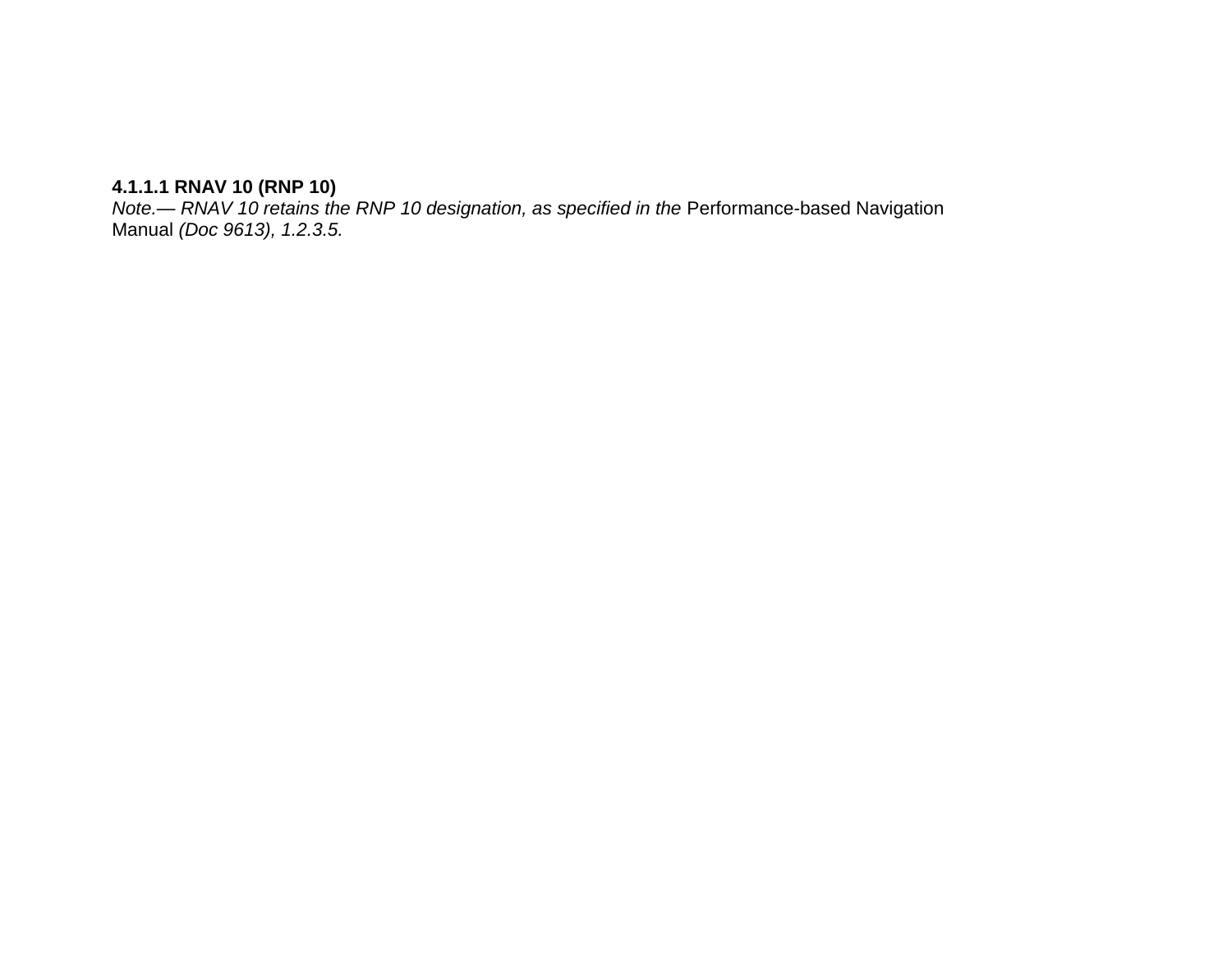# **PAC**

#### *Area of applicability*

4.1.1.1.1 For flights on designated controlled oceanic routes or areas within the Anchorage Oceanic, Auckland Oceanic, Nadi, Oakland Oceanic and Tahiti FIRs, a lateral separation minimum of 93 km (50 NM) may be applied. 4.1.1.1.2 For flights on designated controlled oceanic routes or areas within the Anchorage Arctic, Anchorage Continental, Anchorage Oceanic, Auckland Oceanic, Nadi, Oakland Oceanic and Tahiti FIRs, a longitudinal separation minimum of 93 km (50 NM) derived by RNAV may be applied between RNAV-equipped aircraft approved to RNP 10 or better, in accordance with the provisions of the PANS-ATM, 5.4.2.6. *Means of compliance*

4.1.1.1.3 For application of 4.1.1.1.1 and 4.1.1.1.2, the aircraft and the operator must have been approved by the State of Registry or the State of the Operator, as appropriate, to meet the following requirements (or equivalent): a) aircraft navigation performance shall be such that the standard deviation of lateral tracks shall be less than 8.7 km (4.7 NM) (or the aircraft approved to RNP 10); and

b) operator programmes shall be established to mitigate the occurrence of large navigational errors due to equipment malfunction or operational error:

1) operator in-flight operating drills shall include mandatory navigation cross-checking procedures to identify navigation errors in sufficient time to prevent aircraft from inadvertent deviation from ATCcleared route; and

2) the operator shall establish programmes to provide for the continued airworthiness of aircraft navigation systems necessary to navigate to the degree of accuracy required.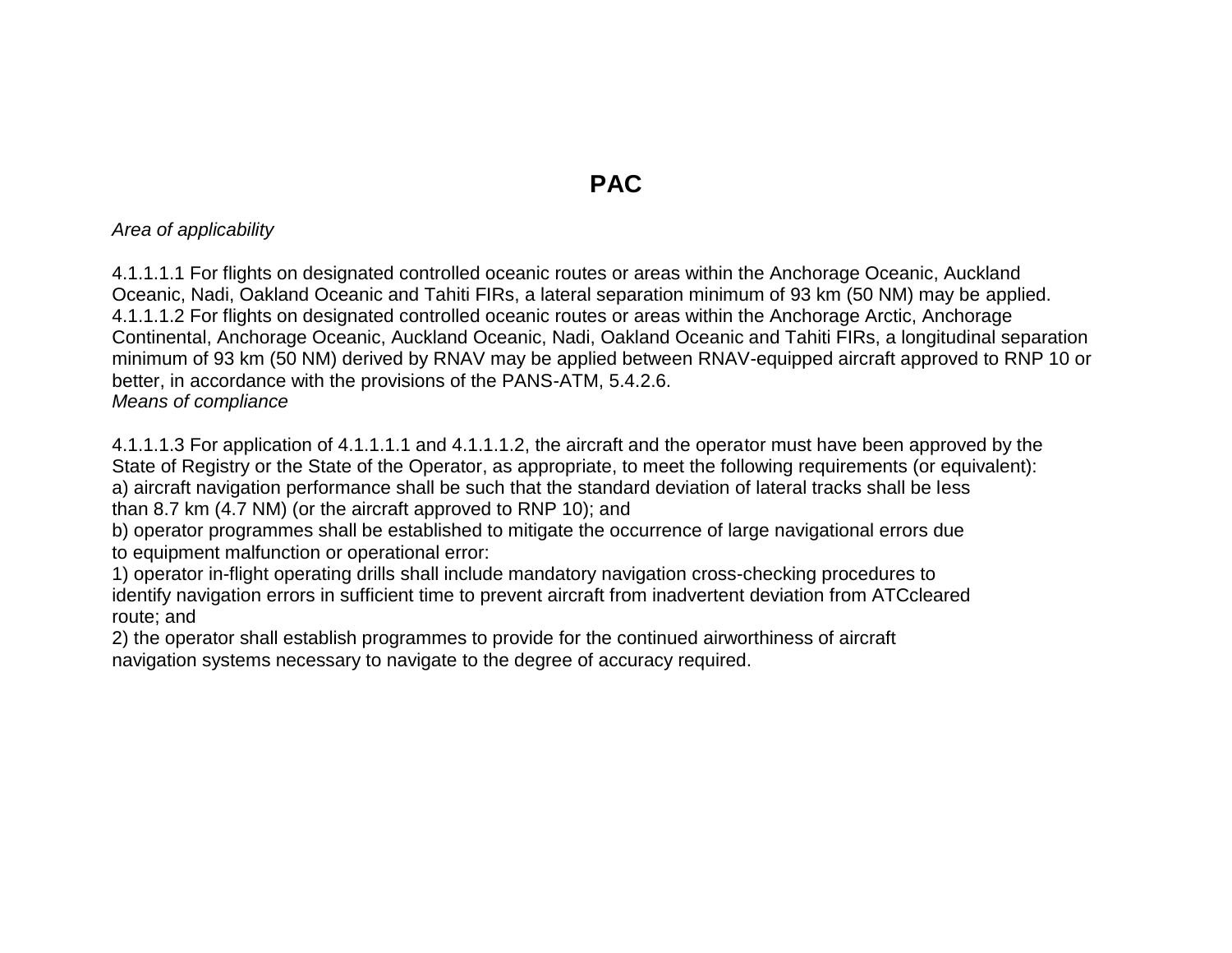#### **4.1.2.1 RNP 4**

#### *Area of applicability*

4.1.2.1.1 For flights on designated controlled oceanic routes or areas within the Anchorage Arctic, Anchorage Continental, Anchorage Oceanic, Auckland Oceanic, Nadi, Oakland Oceanic and Tahiti FIRs, a lateral separation minimum of 55.5 km (30 NM) may be applied.

4.1.2.1.2 For flights on designated controlled oceanic routes or areas within the Anchorage Arctic, Anchorage Continental, Anchorage Oceanic, Auckland Oceanic, Nadi, Oakland Oceanic and Tahiti FIRs, a longitudinal separation minimum of 55.5 km (30 NM) derived by RNAV may be applied between RNAV-equipped aircraft approved to RNP 4 or better, in accordance with the provisions of the PANS-ATM, 5.4.2.6.

#### *Means of compliance*

4.1.2.1.3 Aircraft must be approved by the State of Registry or the State of the Operator to RNP 4.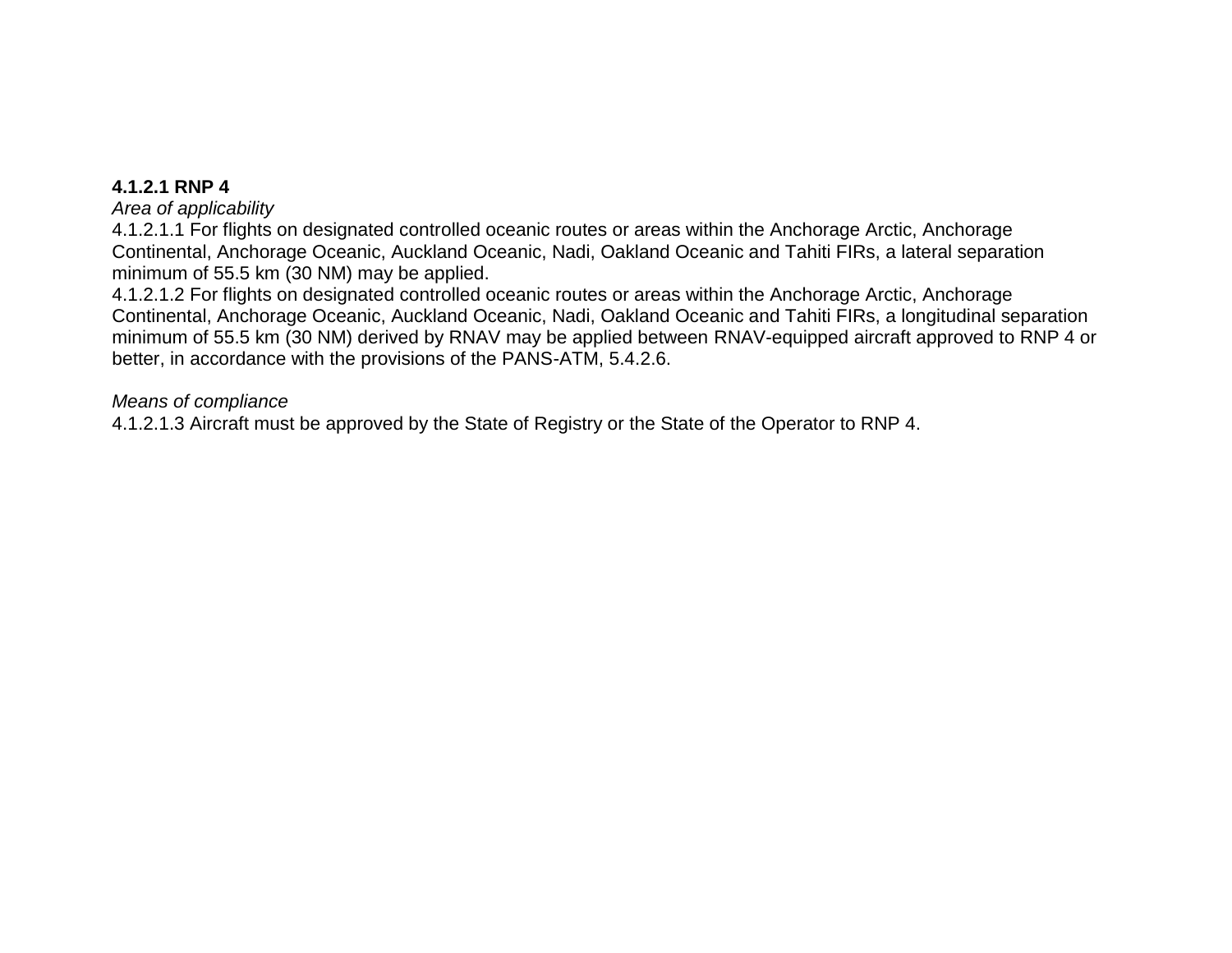# **SAM**

#### **4.1 PERFORMANCE-BASED NAVIGATION (PBN)**

4.1.1 Only aircraft holding airworthiness and operations approval to carry out RNAV 10 (RNP 10) and RNAV 5 operations may file flight plans in RNAV 10 or RNAV 5 designated airspace or routes as specified in the relevant AIP or NOTAM of each State. State aircraft, aircraft conducting SAR missions, humanitarian and maintenance or first delivery flights may be cleared to operate on designated RNAV routes without the RNAV 10 (RNP 10) or RNAV 5 approval.

#### **4.1.2 Area navigation (RNAV) specifications**

### **4.1.2.1 RNAV 10 (RNP 10) approved aircraft operations**

*Note.— RNAV 10 retains the RNP 10 designation, as specified in the Performance-based Navigation (PBN)* Manual *(Doc 9613), 1.2.5.5.*

#### *Area of applicability and separation minima*

4.1.2.1.1 A lateral separation minimum of 93 km (50 NM) shall be applied for flights on designated controlled oceanic routes or areas within the Canarias FIR (southern sector), Atlántico, Dakar Oceanic, Recife and Sal Oceanic FIRs.

4.1.2.1.2 A longitudinal separation minimum of 93 km (50 NM) shall be applied for flights in the EUR/SAM corridor (Canarias (southern sector), Atlántico, Dakar Oceanic, Recife and Sal Oceanic FIRs), in accordance with the provisions of the PANS-ATM, 5.4.2.6.

4.1.2.1.3 A lateral separation minimum of 93 km (50 NM) and a longitudinal separation minimum of 10 minutes or 150 km (80 NM) shall be applied for aircraft at same level operating between flight levels FL 290 and FL 410 (inclusive), in the segments of parallel routes UL780 and UL302 within the SANTIAGO DE CHILE – LIMA RNP 10 airspace (corridor) (S142324 W0774952, S140933 W0760604, S272216 W0720034, S275539 W0734645). The longitudinal separation minimum will be applied with the Mach number technique.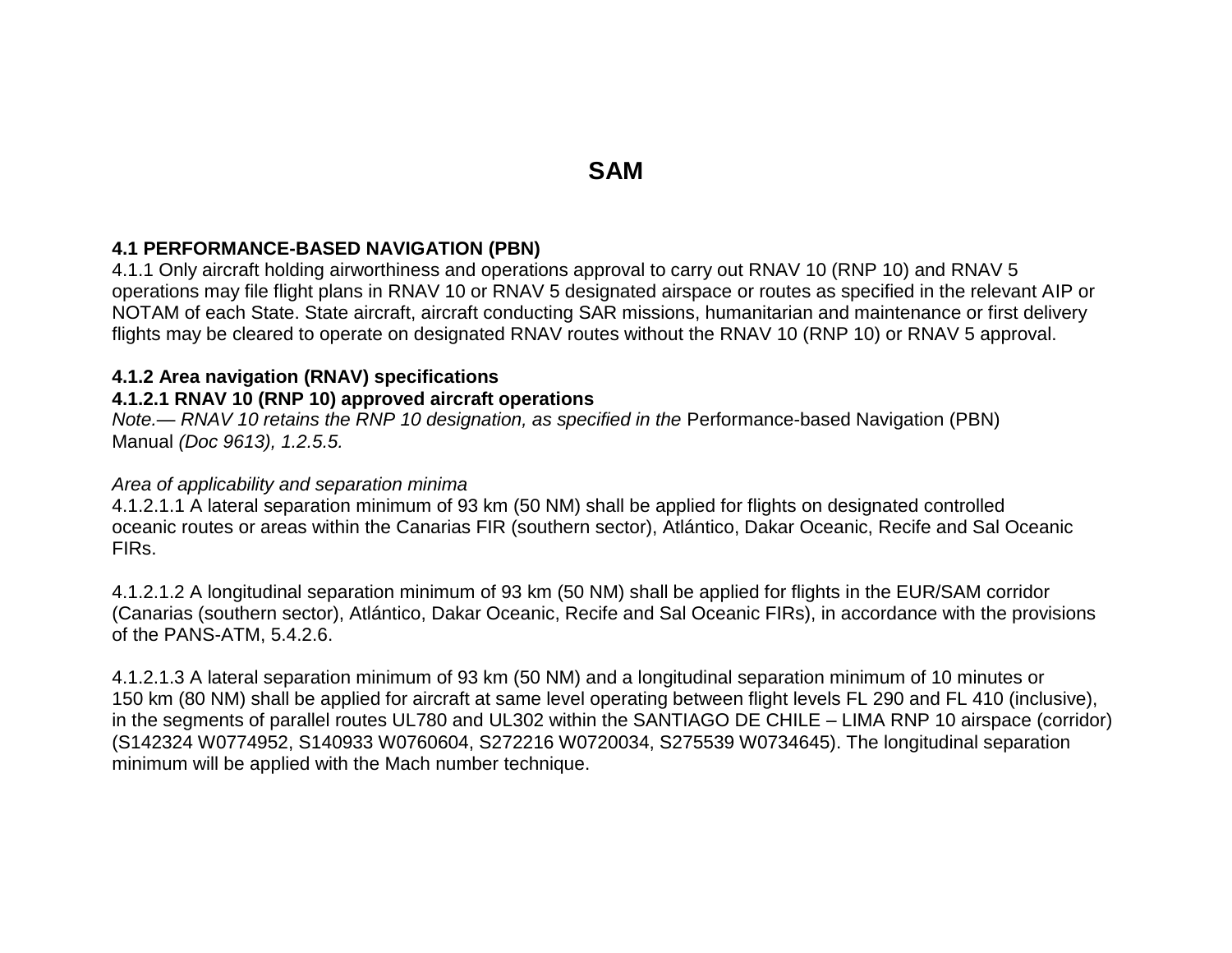4.1.2.1.4 For application of 4.1.2.1.1, 4.1.2.1.2 and 4.1.2.1.3, the aircraft and the operator must have been approved by the State of Registry or the State of the Operator, as appropriate, to meet the following requirements (or equivalent): a) aircraft are approved to RNP 10 in accordance with provisions contained in the *Performance-based (PBN) Navigation Manual* (Doc 9613); and

b) operator programmes shall be established to mitigate the occurrence of large navigational errors due to equipment malfunction or operational error:

1) operator in-flight operating drills shall include mandatory navigation cross-checking procedures to identify navigation errors in sufficient time to prevent aircraft from inadvertent deviation from an ATC-cleared route; and

2) the operator shall establish programmes to provide for the continued airworthiness of aircraft navigation systems necessary to navigate to the degree of accuracy required.

*Note.— Detailed quidance material on RNP is contained in the Performance-based Navigation (PBN)* Manual *(Doc 9613)*.

## **4.1.2.2 RNAV 5 approved aircraft operations**

*Area of applicability*

4.1.2.2.1 RNAV 5 provisions shall apply to the following FIRs on designated RNAV 5 continental routes: Antofagasta, Amazonica, Asuncion, Barranquilla, Brasilia, Bogota, Comodoro Rivadavia, Cordoba, Curitiba, Ezeiza, Georgetown, Guayaquil, La Paz, Lima, Maiquetía, Mendoza, Montevideo, Panama, Paramaribo, Puerto Montt, Punta Arenas, Recife, Resistencia, Rochambeau and Santiago.